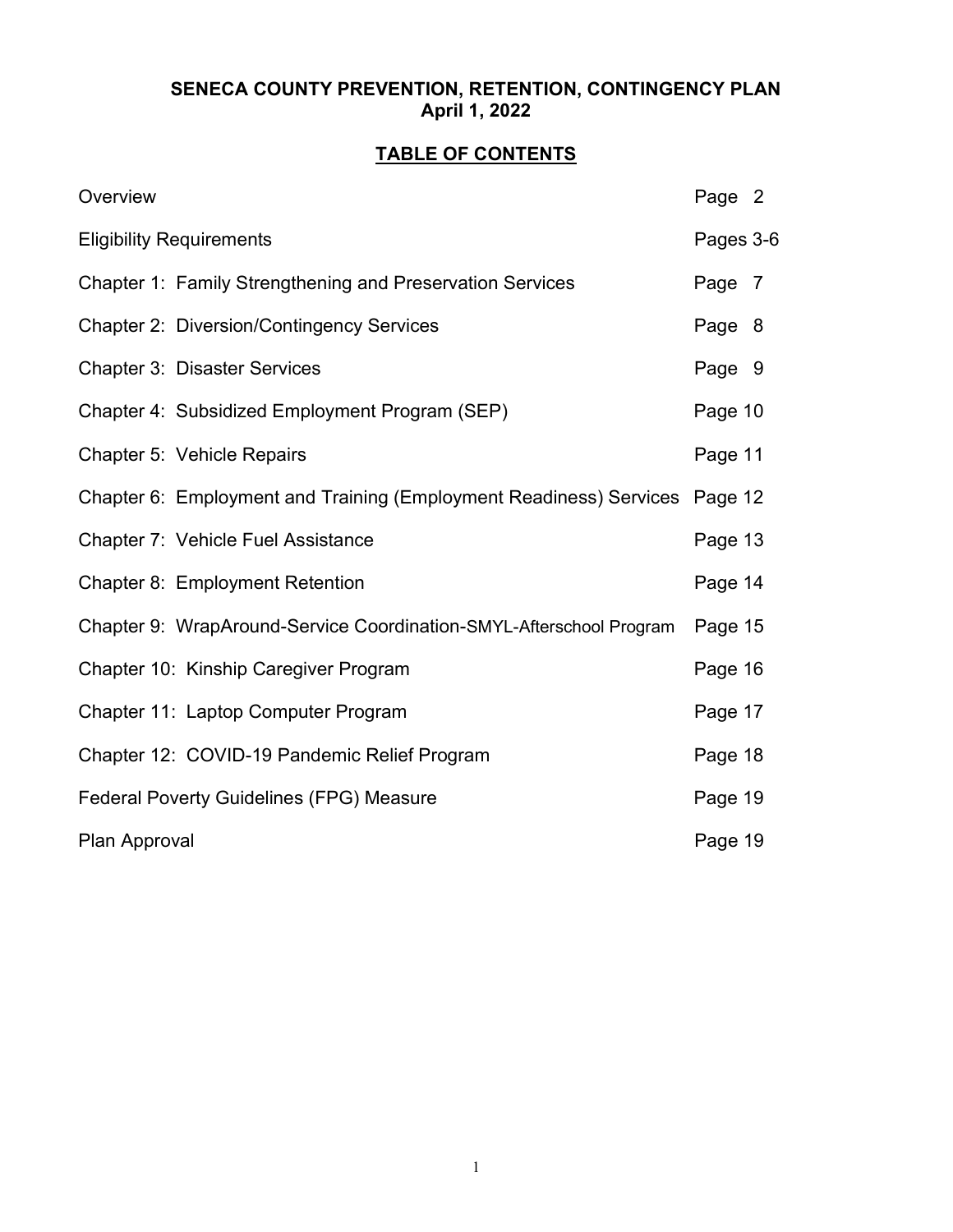### SENECA COUNTY PREVENTION, RETENTION, CONTINGENCY PLAN AMENDED

### **Overview**

The Prevention, Retention, and Contingency (PRC) Program, established under Chapter 5108 of the Ohio Revised Code, is designed to provide benefits and Services to eligible households with at least one minor child to overcome barriers to achieving or maintaining self-sufficiency and personal responsibility. These supports include non-recurrent, short-term, crisis-oriented benefits and ongoing services that are directly related to the four purposes of the TANF program, which do not meet the federal definition of assistance.

Eligibility factors, time restraints, and amount available to pay for the various benefits and services covered must be explained. Anyone applying for PRC services must receive appropriate information about, referrals to, and access to Medicaid, SNAP, child care assistance and other programs that provide benefits that could help them successfully transition to work. It is also important to make the voter registration application, as prescribed by the secretary of state under section 3503.10 of the ORC available upon request to persons who are applying for, receiving assistance from or participating in the PRC program. Please reference Section 329.051 of the ORC.

PRC assistance will be authorized with the expectation that the PRC AG will be able to function without OWF assistance. Services and benefits shall be provided which directly lead to or can be expected to lead the family in becoming self-sufficient by accomplishing one of the four purposes of TANF:

- a. To provide assistance to needy families so that children may be cared for in their own home or in the home of relatives.
- b. To end the dependence of needy parents on government benefits by promoting job preparation, work and marriage.
- c. To prevent and reduce the incidence of out-of-wedlock pregnancies and establish annual numerical goals for preventing and reducing the incidence of these pregnancies.
- d. To encourage the formation and maintenance of two-parent families.

PRC has been designed to provide benefits and services that are not considered "assistance." The following are included in definitions of non-assistance.

- a. Nonrecurring, short-term benefits that
	- 1. Are designed to deal with a specific crisis situation or episode of need;
	- 2. Are not intended to meet recurring or ongoing needs; and
	- 3. Will not extend beyond four months.
- b. Supportive services such as transportation provided to employed families;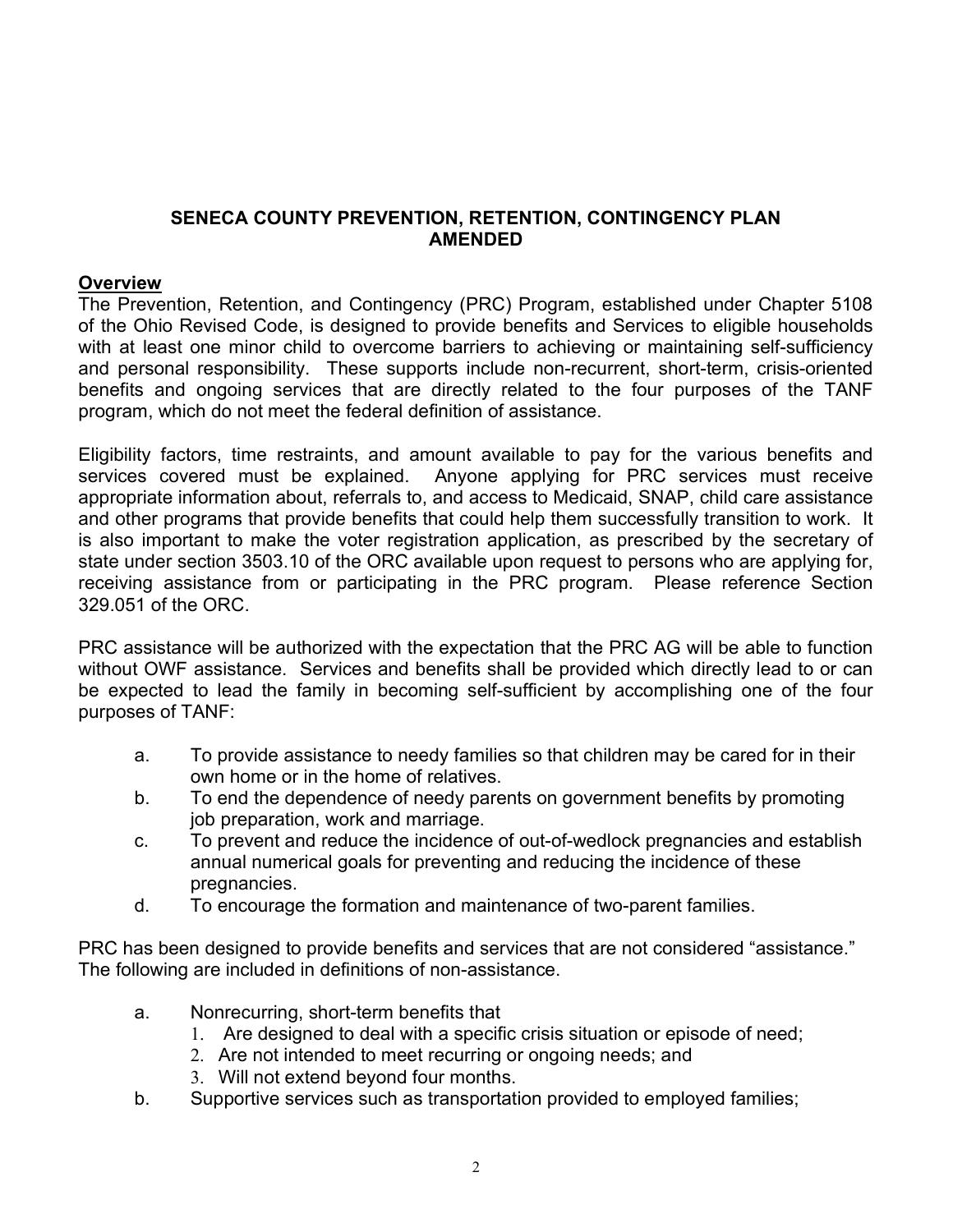c. Services such as counseling, case management, peer support, educational programs, Help Me Grow program, child care information and referral, transition services, and other services that do not provide basic income support.

PRC assistance will be available to the extent of availability of state and federal funds.

## Eligibility Requirements

There are certain eligibility requirements that must be met in order to determine eligibility for the PRC program. The following sections explain the requirements and procedures that must be followed when making an eligibility determination. These sections are applicable to all of the benefits and services covered under the SCDJFS PRC Program unless specified differently within the explanation of the particular benefit/service. PRC requests received after a previous 30 day period of eligibility require a new application and determination of eligibility. Receipt of assistance from programs such as Comprehensive Case Management and Employment Planning (CCMEP), Ohio Works First (OWF), Medicaid or Supplemental Nutrition Assistance Program (SNAP) does not preclude eligibility for receipt of PRC services. When other federal, state or community programs are available to meet a household's needs, those programs must be utilized prior to any issuance of PRC. If the services requested are available through other sources (e.g., community resources), the availability of these sources must be explored and utilized prior to an eligibility determination for PRC. Also, if the program cap is not sufficient to meet the AG's existing need, the AG must verify other community resources that will pay the difference, and the amount must be paid prior to the Seneca County Department of Job and Family Services approving the application for services.

## Assistance Group Composition

PRC benefits and services are available to families living in Seneca County. An eligible family must consist of a minor and/or dependent child who resides with a parent, caretaker relative, legal guardian, or legal custodian (or consist of a pregnant woman). An Ohio non-custodial parent may be eligible for services which will enable him/her to pay their child support obligations; either the non-custodial parent or the child must be a resident of Seneca County. In order for the non-custodial parent to be eligible for PRC benefits, he/she must be able to verify a consistent effort to maintain his/her child support obligation or be in compliance with Seek Work program requirements.

- a. A minor child means either of the following: an individual who has not attained age 18, or an individual who has not attained age 19, is a full-time student in a secondary school or in the equivalent level of vocational or technical training, and will graduate before his/her 19<sup>th</sup> birthday.
- b. A pregnant individual with no other minor children.
- c. A minor parent and his/her child(ren) residing with his/her parents are considered one AG for PRC purposes.

Assistance group composition will be determined following the OWF assistance group regulations unless otherwise defined in a chapter of this plan.

A child may be "temporarily absent" from the home for the purposes of PRC. In order to meet residency and assistance group requirements, the applicant must have a minor/ dependent child that is a resident of Seneca County and the child is not residing in the home as a result of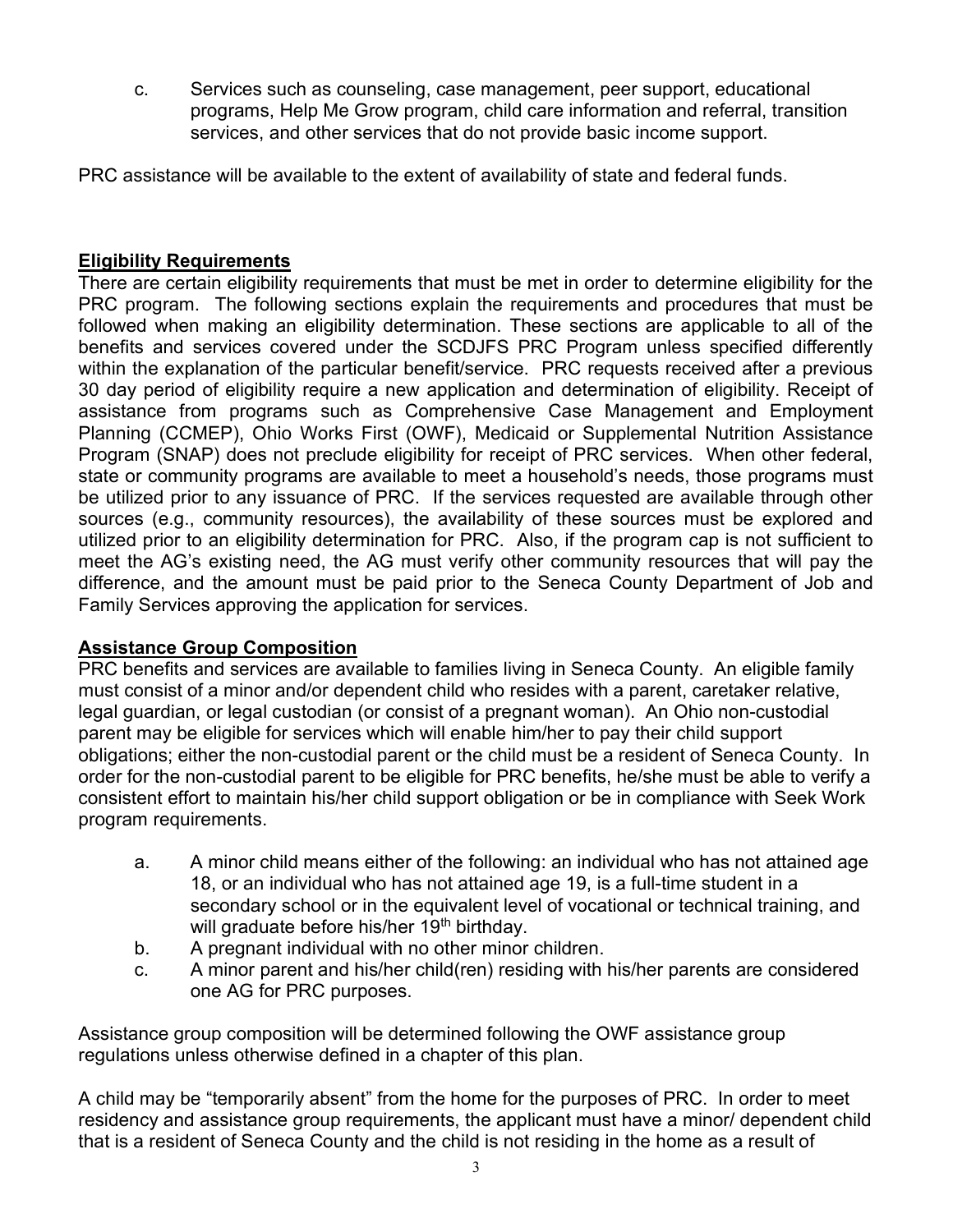interaction with the Seneca County Department of Job and Family Services, Social Services division. This child, for the purposes of PRC, is considered to be residing in the home with the parent, caretaker relative, legal guardian, or legal custodian during the temporary absence period. This must be verified by the Social Services division.

The AG will be defined by the type of services received. The determination of the AG members is defined in the appropriate chapter of this plan.

## **Citizenship**

In order to qualify for PRC, assistance group members must meet the citizenship requirements as determined by the current OWF (Ohio Works First) program requirements.

## Income

Eligibility for PRC is dependent upon the AG's demonstration and verification of need for financial assistance and/or services. In order for eligibility to be determined, the income of the AG must be compared to the economic need standard established for the benefits and services requested. The economic need standards are based upon federal poverty guideline measures which shall be updated annually when the federal poverty guidelines are released. There are some income and benefits which are federally required to be excluded when determining income eligibility, those are outlined in Rule 5101:1-24-20 of the Ohio Administrative Code.

Eligibility may be determined by one of the following methods:

- a. The total gross income of all members of the PRC AG, as defined in the appropriate section, including earned and unearned income, shall be counted, except for the gross earnings of a minor /dependent child. This includes all income which is normally exempt or disregarded when determining eligibility for any public assistance program. This also includes money received from the State for child support arrearages. All income that has been received by the PRC AG within the 30 day period immediately prior to the date of application is considered when determining financial need. For cases in which income cannot be accurately obtained, the implementation of practices that are reasonable and prudent should occur when determining countable income. If pay stubs or other documentation is not available, a signed JFS 07341, "Applicant/Recipient Authorization for Release of Information" could be obtained from the applicant for an inquiry. Once the release is received, verification must occur and be clearly documented in the PRC case record. This documentation should include the name, position and phone number of the person who supplied the information, the date the information was received, the specific information, and who obtained the information.
- b. Receipt of public assistance (OWF and/or SNAP) during the 30 days prior to the date of application (Child Only OWF cases do not meet this requirement). For purposes of this plan, "receipt" is the date of the issuance of the benefit.
- c. A written, signed, dated self-declaration of the previous 30 days' income for the Assistance Group may be used.
- d. Verbal self-attestation or electronic signatures may be accepted, in accordance with FAL #183-B issued 3/26/2020. Limited to the duration of the COVID-19 Pandemic.

## Disqualified Assistance Groups

There are certain individuals who are ineligible to receive PRC. If any one member of the PRC AG meets one of the following disqualifications, that individual is ineligible to receive PRC and the entire AG may be ineligible to receive PRC.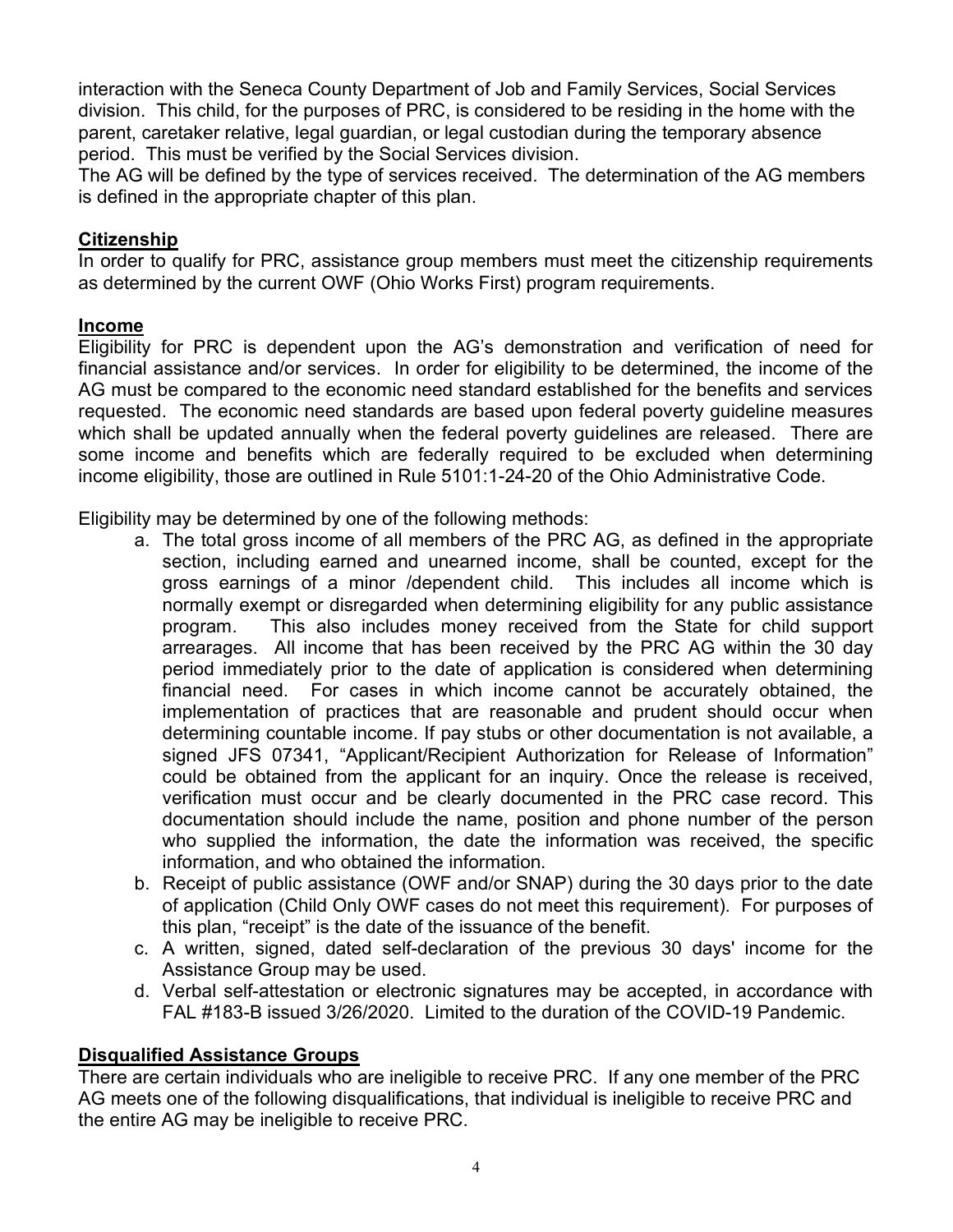- a. Individuals who are not citizens of the United States or qualified aliens;
- b. PRC benefits may not be provided to anyone that fraudulently received assistance under SNAP, TANF, OWF, or PRC until that person repays the cost of the fraudulent assistance. All established IPV overpayments must be fully collected from the AG in order to re-establish eligibility;
- c. Fugitive felons, probation and parole violators and incarcerated individuals;
- d. Strikers;
- e. Unmarried, non-graduate parent under the age of 18, not attending high school or equivalent;
- f. Unmarried, non-graduate under the age of 18, not living in an adult supervised setting;
- g. A person found to have fraudulently misrepresented residence in order to obtain assistance in two or more states is ineligible for a period of ten years;
- h. Individuals who falsify an application or verification documents for PRC;
- i. Individuals who fail to cooperate with any service plan connected to their PRC assistance.
- j. Individuals for whom PRC Services will not make a difference regarding employment (Employment and Training) or keeping the family together (Family Preservation Strengthening).
- Note: Receipt of PRC services in another county or state shall be considered when processing a PRC application. PRC benefit amounts and receipt dates from other jurisdictions shall be considered and included within the cap limits and time periods established within this plan.

### Applicant Responsibility

An applicant for PRC is responsible for completing all necessary documents, furnishing all available facts and information, and cooperating in the eligibility determination process. All needed information is subject to verification. The applicant also must cooperate with exploring available community resources.

Seneca County DJFS will investigate any/all allegations of PRC assistance fraud. Overpayment collection will be pursued if it is determined that an applicant fraudulently received PRC benefits.

### Application Process

The "Prevention, Retention, and Contingency" application form has been developed for use when an assistance group is applying for PRC services. This is the application form that will be used unless it is specified differently under the explanation of the particular benefit/service. An eligibility determination must be completed before the provision of services.

### Standard of Promptness

The Seneca County Department of Job and Family Services is responsible for using objective criteria when determining eligibility and approving or denying the request within ten (10) business days after the completion of the application process. A PRC application will be denied after 30 days if all requested verifications are not received. The completion of the application process starts with the receipt and/or verification of all requested documents. The eligibility determination will be processed in a fair and equitable manner. Under the Seneca County PRC program, an assistance group that includes at least one minor/dependent child, or pregnant woman, and meets all program eligibility requirements may receive customized benefits and/or services as determined by the Seneca County Department of Job and Family Services PRC Committee and the Director or designee. Other services targeted toward goals of the Seneca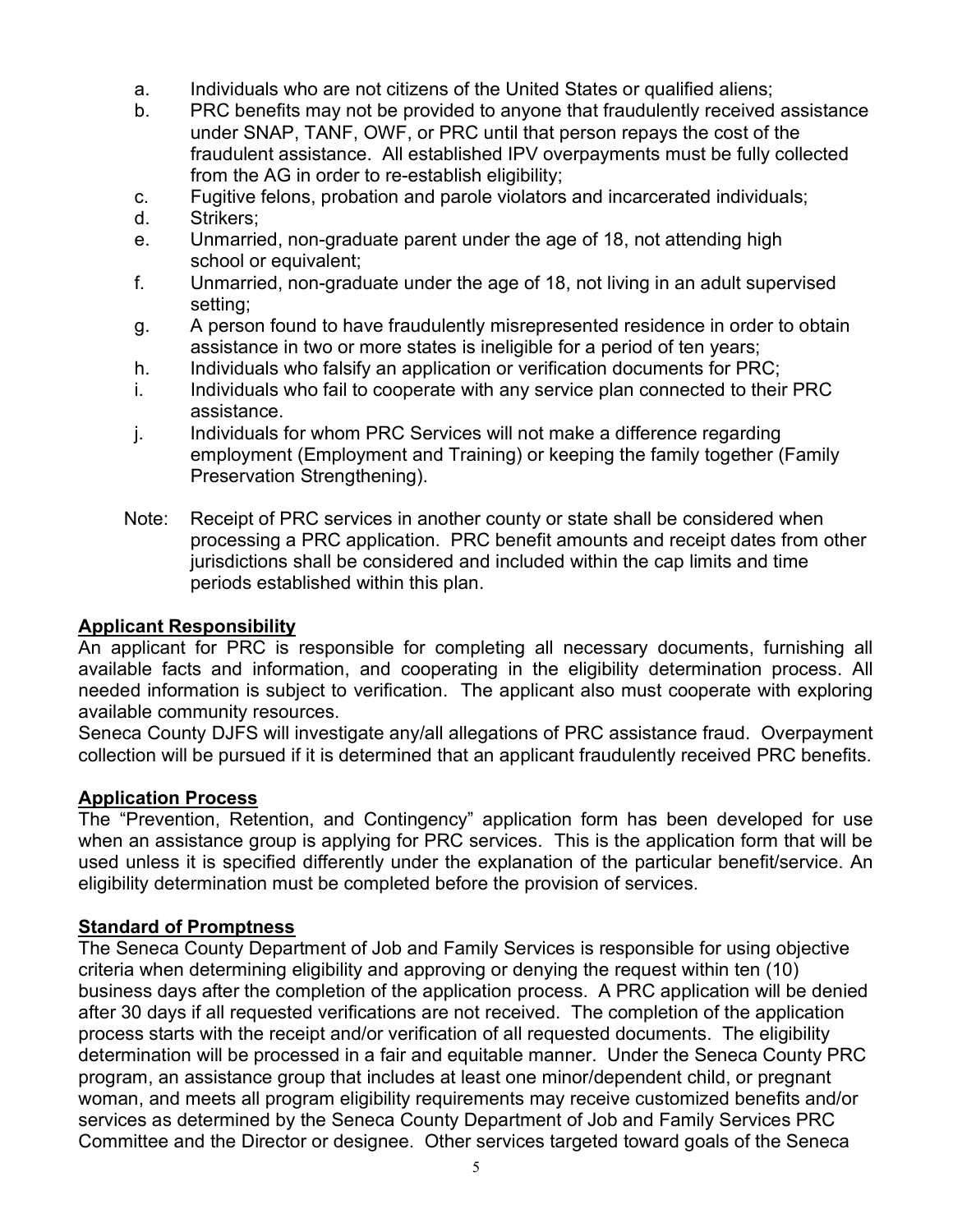County PRC Plan may be recommended by the Seneca County PRC Committee and approved by the Director or designee. The committee will consist of the administrator from each of the following divisions: Workforce and Family Services, Protective Services, Child Support Enforcement, and Business Administration and Technology Services.

Eligibility factors, time constraints, and amounts available to pay for the various services covered must be explained to the applicant. Anyone applying for PRC services must receive appropriate information about, referrals to, and access to Medicaid, SNAP, Child Care Assistance and other programs that provide benefits and/or services that could help them successfully move out of poverty and become self-sufficient. Any applicant found ineligible or adversely affected by a county determination will be provided with written notice, outlining their State Hearing Rights. PRC hearing decisions are based on the PRC program plan in effect in Seneca County at the time of the adverse action.

### Notice of Approval/Denial

If the Seneca County Department of Job and Family Services determines that an application for PRC is approved, the JFS 04074, "Notice of approval of your application for assistance" shall be mailed or otherwise delivered. If the Seneca County Department of Job and Family Services determines that an application for PRC is denied, the JFS 07334 "Notice of Denial of your Application for Assistance" shall be mailed or otherwise delivered within 30 days of the date of application.

Once eligibility for PRC is established, authorization shall occur, and a payment for the benefits and/or services will be generated. Authorization may occur at any time during the period beginning on the date that PRC is approved. As long as payment is authorized within 30 days, actual payment may be made to vendors according to the procedures in place in Seneca County. All payments shall be made to the vendor or PRC AG. Policy has been written to ensure all auditing requirements are maintained. All service provider records must be available for review by SCDJFS upon request.

## Scope of Coverage

The following sections contain the scope of services provided under the Seneca County PRC program. The chart also contains the assistance groups served, the economic needs standard and cap for each service, and the targeted groups and needed verifications.

Assistance issued to meet a family's "ongoing basic needs" has a maximum four month time period of issuance. While the need for utilities and shelter is an ongoing need, the specific occurrences of evictions, foreclosures, and utility disconnects are considered a specific crisis situation and are subject to a four month limit.

Based on the allocation received by the agency, an internal budget has been approved. Once that has been reached, applications may be denied due to lack of funding. Individual caps and time frames for receipt of service have been established for each scope of service.

If approved and adopted, the SCDJFS agrees to implement the PRC Plan as written above. No provision of this agreement and procedures shall supersede current statute. Other services targeted toward goals of the Seneca County PRC Plan may be defined/approved by the Seneca County PRC Committee.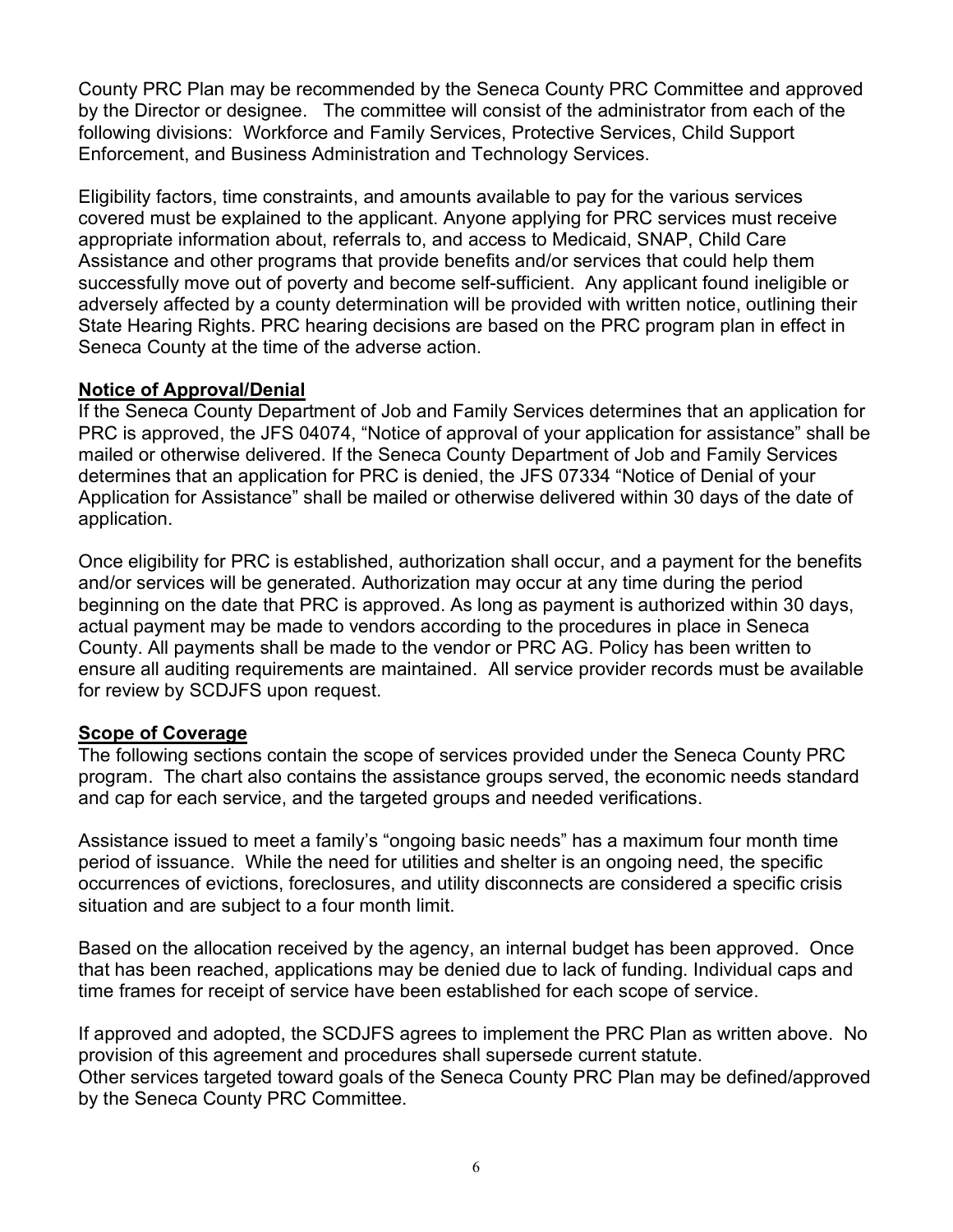### Chapter 1: Family Strengthening and Preservation Services: TANF Goal #1, 2, 3 & 4

PRC payments may be issued for supportive services to assist at-risk individuals; needy families so that children may be cared for in their own home or in the home of a relative; needy parents to end dependence on government benefits, reduce out-of-wedlock pregnancies, promote job preparation, work, and marriage; and to one-parent families to encourage the formation of two-parent households.

| <b>FAMILY STRENGTHENING</b><br>and PRESERVATION SERVICES                                                                                                                                                                                                                                                                                                                                                                                                                                                                                                                                                                                                                                                                                                                                                                                                                                                                                                                     | <b>NEEDED VERIFICATIONS</b>                                                                                                                                                                                                                                                                                                                                                                                                                                                                                                                                                                                                                                                                                                                                                                                                                                                                                                                                                                                                                                                                                                                                                                                                                                                                                                                                                                                                                                                                                             | <b>CAP</b>                                                                                                                                                                                                                                                                                         | <b>ECONOMIC</b><br><b>NEED</b><br><b>STANDARD</b>                                                                                                                                          | <b>ASSISTANCE GROUP</b>                                                                                                                                                                                                                                                                                                                                                                                                                  |
|------------------------------------------------------------------------------------------------------------------------------------------------------------------------------------------------------------------------------------------------------------------------------------------------------------------------------------------------------------------------------------------------------------------------------------------------------------------------------------------------------------------------------------------------------------------------------------------------------------------------------------------------------------------------------------------------------------------------------------------------------------------------------------------------------------------------------------------------------------------------------------------------------------------------------------------------------------------------------|-------------------------------------------------------------------------------------------------------------------------------------------------------------------------------------------------------------------------------------------------------------------------------------------------------------------------------------------------------------------------------------------------------------------------------------------------------------------------------------------------------------------------------------------------------------------------------------------------------------------------------------------------------------------------------------------------------------------------------------------------------------------------------------------------------------------------------------------------------------------------------------------------------------------------------------------------------------------------------------------------------------------------------------------------------------------------------------------------------------------------------------------------------------------------------------------------------------------------------------------------------------------------------------------------------------------------------------------------------------------------------------------------------------------------------------------------------------------------------------------------------------------------|----------------------------------------------------------------------------------------------------------------------------------------------------------------------------------------------------------------------------------------------------------------------------------------------------|--------------------------------------------------------------------------------------------------------------------------------------------------------------------------------------------|------------------------------------------------------------------------------------------------------------------------------------------------------------------------------------------------------------------------------------------------------------------------------------------------------------------------------------------------------------------------------------------------------------------------------------------|
| Family Preservation and<br>$\bullet$<br><b>Reunification Services:</b><br><b>Respite Care</b><br>$\circ$<br><b>Emergency Shelter</b><br>$\circ$<br><b>Parenting Education</b><br>$\circ$<br><b>School Fees</b><br>$\circ$<br><b>Supportive Services</b><br>$\circ$<br><b>Shelter Assistance:</b><br>o Rent and/or Rent Deposits<br>Past due deposits will not be paid for<br>households requesting past due rent to<br>prevent eviction. Assistance cannot be<br>provided for any month greater than 6<br>months prior to the date of application.<br>o Past due mortgage<br>This is an<br>Case Management:<br>$\bullet$<br>administrative addition to allow for<br><b>RMS</b> hits<br>** Shelter assistance services do not require<br>a referral from Protective Services if the<br>family does not have an active case with<br>PCSA and all other eligibility requirements<br>are met. All other elements of this chapter<br>require a referral from Protective Services. | * Verification of income or written, signed, dated<br>self-declaration statement of previous 30 days<br>income for the Assistance Group.<br>* Statement from the landlord/lending institution<br>to<br>amount<br>needed<br>to<br>prevent<br>as<br>eviction/foreclosure or amount needed to move<br>in if homeless, a payment history of a min of 6<br>months if applying for past due rent/mortgage<br>and verification that the landlord/lending<br>institution will accept a county voucher if the AG<br>is approved. (use agency form)<br>*Ability to pay on-going rent will be reviewed<br>when determining eligibility for this service.<br>budget disclosure form with<br>(Complete<br>applicant). Note: past history of payment by<br>agency and/or household will be considered<br>when determining ongoing ability to pay.<br>*HH must have made at least 1 payment on the<br>rent/mortgage obligation that is past due; the<br>total payment(s) must be equal to a min of 10%<br>or \$200, whichever is lower<br>*Emergency Shelter /Temporary Shelter<br>Needed verification includes the following:<br>Proof of homelessness (ex. Statement from<br>homeless shelter, domestic violence shelter,<br>law enforcement, article from newspaper,<br>collateral contact, or self-declaration).<br>*Households residing in transitional housing do<br>not meet the requirements for the services<br>provided in this chapter.<br>*For all purchases, the Seneca County DJFS<br>Procurement Plan will be followed. | \$2,000 per<br>family, per 12<br>months.<br>Families with an<br>active Protective<br>Services case<br>may access<br>funds utilizing<br>the caps below:<br>(\$2,000 cap per<br>family, per 12<br>months. Or<br>\$5,000 cap per<br>family, per 12<br>months for<br>Alternative<br>Response<br>cases) | 200% FPL<br>OR receipt of public<br>assistance (OWF<br>and/or SNAP) during<br>the 30 days prior to<br>the date of application<br>(Child only OWF<br>cases do not meet this<br>requirement) | Specified relative w/minor<br>child(ren)<br>Pregnant Woman<br>Legal custodian/guardian<br>w/minor child(ren)<br>Child only<br>Ohio non-custodial parent if the<br>non-custodial parent and/or the<br>child reside in Seneca County.<br>or if the child is in care of<br>Seneca County DJFS<br>Note: Services may be<br>provided to non-Seneca County<br>residents if that household has<br>an active case with the Seneca<br><b>PCSA</b> |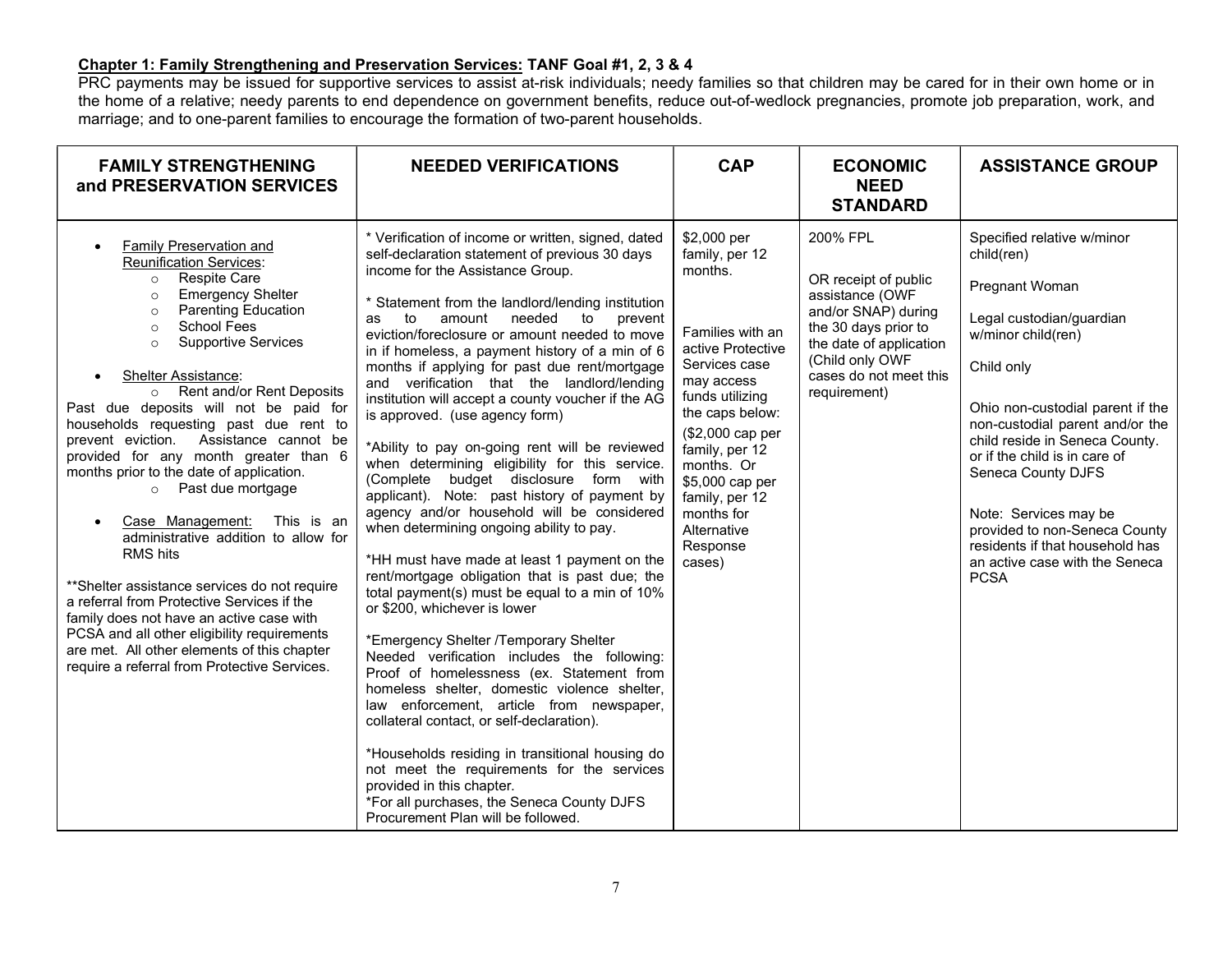### Chapter 2: Diversion/Contingency Services: TANF Goal #1

PRC funds may be used to meet Emergent needs that inhibit employment or threaten the health and/or safety of children to the extent that it prohibits them from being cared for in their own home. Emergent needs must be determined by the SCDJFS. Targeted individuals include under-employed individuals and individuals who are unemployed.

| <b>NEEDED VERIFICATIONS</b><br>DIVERSION/CONTINGENCY<br><b>SERVICES</b>                                                                                                                                                                                                                                                                                                                                                                                                                                                                                                                                                                                                                                                                                                                                                                                                                                                                                                                                                                                                                                                                                                                                                                                                                                                                                                                                                                                                                                                                       | <b>CAP</b>                                                                                                                                                                    | <b>ECONOMIC NEED</b><br><b>STANDARD</b>                                                                                                                                                  | <b>ASSISTANCE GROUP</b>                                                                                                                                                                                            |
|-----------------------------------------------------------------------------------------------------------------------------------------------------------------------------------------------------------------------------------------------------------------------------------------------------------------------------------------------------------------------------------------------------------------------------------------------------------------------------------------------------------------------------------------------------------------------------------------------------------------------------------------------------------------------------------------------------------------------------------------------------------------------------------------------------------------------------------------------------------------------------------------------------------------------------------------------------------------------------------------------------------------------------------------------------------------------------------------------------------------------------------------------------------------------------------------------------------------------------------------------------------------------------------------------------------------------------------------------------------------------------------------------------------------------------------------------------------------------------------------------------------------------------------------------|-------------------------------------------------------------------------------------------------------------------------------------------------------------------------------|------------------------------------------------------------------------------------------------------------------------------------------------------------------------------------------|--------------------------------------------------------------------------------------------------------------------------------------------------------------------------------------------------------------------|
| <b>Needed for all benefits:</b><br><b>Contingency Services (defined as):</b><br>Emergent needs that inhibit employment or threaten<br>the health and/or safety of children to the extent that<br>* Completed PRC application<br>it prohibits them from being cared for in their own<br>home. Emergent needs must be determined by the<br>*Proof of income for the 30<br>Seneca County Department of Job and Family<br>days prior to the date of<br>Services.<br>application<br><b>Utility Assistance</b><br>- Payments to prevent shut off or to reconnect (must<br>*Original disconnect<br>have disconnect notice)<br>notice<br>- Electric<br>- Natural Gas<br>* The household must have<br>- Propane<br>made at least one payment on<br>- Fuel Oil<br>that utility bill within the 90 days<br>- Sewer<br>- Water<br>prior to the date of application<br>For Propane and Fuel Oil it must be verified that<br>and the total payment(s) made<br>there is less than a 10-day supply<br>must be equal to a minimum of<br>15% of the amount needed to<br>prevent disconnect or to<br>Applicant must apply for Winter Crisis Program (aka<br>reconnect the service.<br>EHEAP) through GLCAP when program is available<br>and receive approval or denial before PRC Services<br>**(3) estimates are needed for<br>can be rendered for utility assistance. PRC funds will<br>home repairs<br>not be used to pay PIPP Plus defaulted amounts.<br>*Home repairs, so child(ren) can be cared for in their<br>own home. (Applicant must be home owner.) | \$1,500 per 12<br>month period for<br>separate utility<br>types.<br>\$750 cap per<br>separate utility<br>There must be a<br>gap of 12 months<br>between each<br>utility type. | 200% FPL<br>OR receipt of public<br>assistance (OWF and/<br>or SNAP) during the 30<br>days prior to the date of<br>application (Child only<br>OWF cases do not<br>meet this requirement) | Specified relative w/minor child(ren)<br>Legal custodian/guardian w/minor<br>child(ren)<br>Pregnant woman<br>Ohio non-custodial parent if the<br>non-custodial parent and/or the<br>child reside in Seneca County. |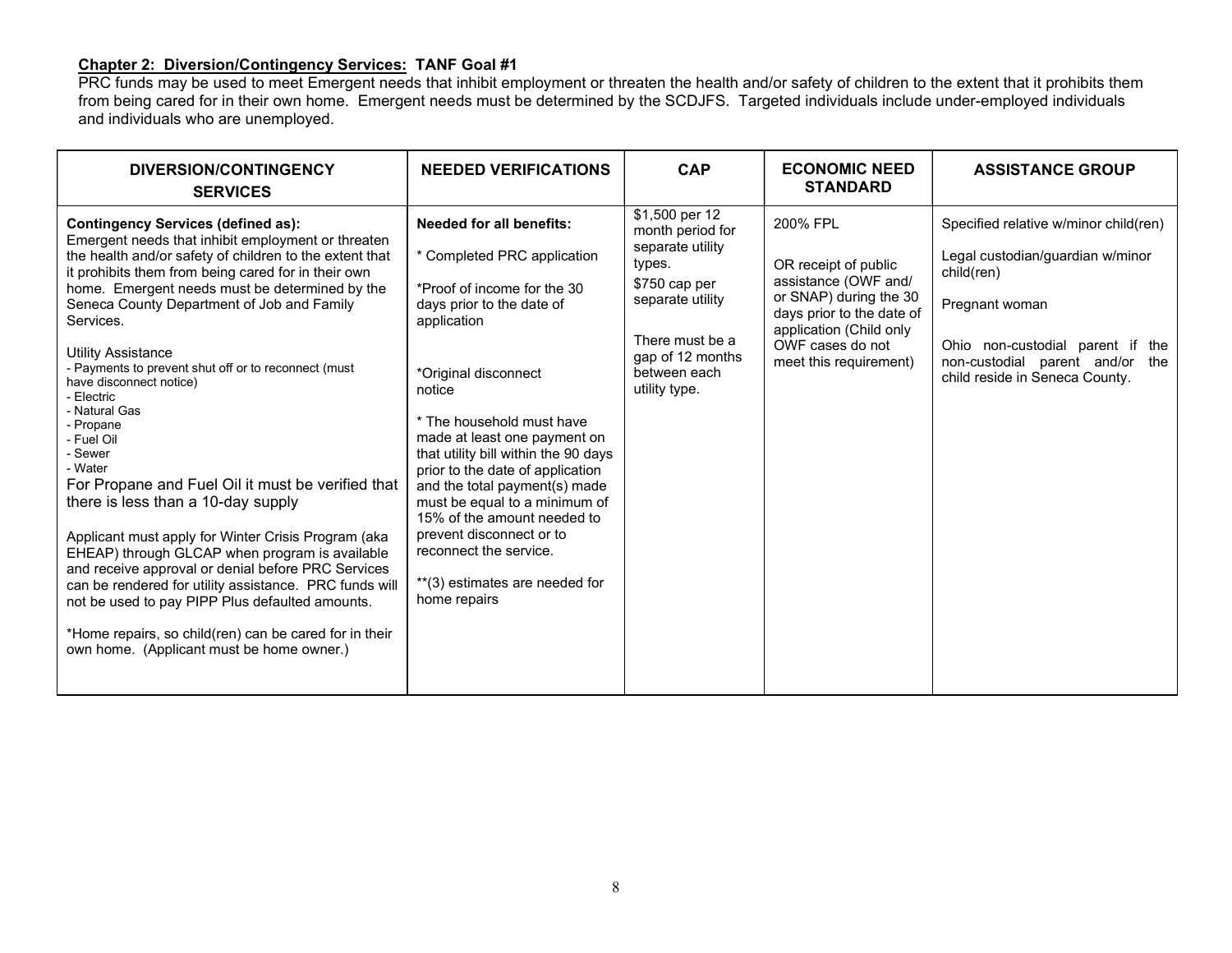#### Chapter 3: Disaster Services: TANF Goal #1

PRC funds may be used when a disaster has been declared by the Federal Government, State Government, or County Commissioners or there are immediate emergency disaster-caused needs necessary to resume normal daily activities independently. For the purposes of the plan, "immediate" will be defined as an event that occurred no earlier than 60 days prior to the date of application. All assistance is based on verified disaster-caused needs.

| <b>DISASTER SERVICES</b>                                                                                                                                                                                                                                                                                                                                                                                                                                                                                                                                                                                                                                                                                                                                                                                                                                                                                                                                                                                                                                                                                                                                                                                                                                                                                                                                                                                                                                                                                            | <b>NEEDED VERIFICATIONS</b>                                                                                                                                                                                                                                                                                                                                                                                                              | <b>CAP</b>                                                        | <b>ECONOMIC</b><br><b>NEED</b><br><b>STANDARD</b>                                                                                                                                                   | <b>ASSISTANCE GROUP</b>                                                                                                                                                                                         |
|---------------------------------------------------------------------------------------------------------------------------------------------------------------------------------------------------------------------------------------------------------------------------------------------------------------------------------------------------------------------------------------------------------------------------------------------------------------------------------------------------------------------------------------------------------------------------------------------------------------------------------------------------------------------------------------------------------------------------------------------------------------------------------------------------------------------------------------------------------------------------------------------------------------------------------------------------------------------------------------------------------------------------------------------------------------------------------------------------------------------------------------------------------------------------------------------------------------------------------------------------------------------------------------------------------------------------------------------------------------------------------------------------------------------------------------------------------------------------------------------------------------------|------------------------------------------------------------------------------------------------------------------------------------------------------------------------------------------------------------------------------------------------------------------------------------------------------------------------------------------------------------------------------------------------------------------------------------------|-------------------------------------------------------------------|-----------------------------------------------------------------------------------------------------------------------------------------------------------------------------------------------------|-----------------------------------------------------------------------------------------------------------------------------------------------------------------------------------------------------------------|
| Declared by Federal Government, State<br>$\bullet$<br>Government, or County Commissioners.<br>(Other individual disasters such as house<br>fire, flood, etc. may also be considered).<br>Immediate emergency disaster-caused<br>$\bullet$<br>needs necessary to resume normal daily<br>activities independently. "Immediate" is<br>defined as an event that occurred no<br>earlier than 60 days prior to the date of<br>application.<br>All assistance is based on verified disaster-<br>$\bullet$<br>caused needs.<br><b>Shelter Assistance</b><br>Rent<br>$\bullet$<br>Rent deposits<br>$\bullet$<br>Mortgage payments<br>$\bullet$<br>Payment of interest on mortgage<br>$\bullet$<br>Emergency shelter/temporary shelter<br>$\bullet$<br>Payment of moving expenses<br>$\bullet$<br><b>Utility Assistance</b><br>Payments to prevent shut off<br>Payment for initial hook-up<br>Purchase of bulk fuel<br>Installation or repair of telephone (no<br>cellular phones)<br>Food Purchase or replace essential household<br>contents / Personal Items<br>Essential clothing for members of<br>$\bullet$<br><b>Assistance Group</b><br>Essential non-consumable products,<br>$\bullet$<br>excluding tobacco and alcohol<br>Home repair or replacements if required to ensure<br>health and safety needs including, but not limited to:<br>Structure repair<br>$\bullet$<br>Appliances or fixture repairs/replacement<br>$\bullet$<br>Repair or purchase of furnace, air<br>$\bullet$<br>conditioning or water heater | * Completed PRC Application<br>* Proof of income for the 30 days<br>prior to the date of application<br>*Statement from bank or<br>landlord with amount needed<br>and agreement to accept<br>voucher<br>*Disconnect notice and<br>original utility bill<br>*(3) written estimates for<br>personal items, household<br>items and repairs<br>The disaster must have<br>occurred within the 60 days<br>prior to the date of<br>application. | \$2,500 per<br>Assistance<br>Group, per<br>episode of<br>disaster | 200% FPL<br>OR receipt of<br>public assistance<br>(OWF and/or<br>SNAP) during<br>the 30 days prior<br>to the date of<br>application<br>(Child only OWF<br>cases do not<br>meet this<br>requirement) | Specified relative w/minor child(ren)<br>Legal custodian/guardian w/minor child(ren)<br>Pregnant woman<br>Ohio non-custodial parent if the non-<br>custodial parent and/or the child reside in<br>Seneca County |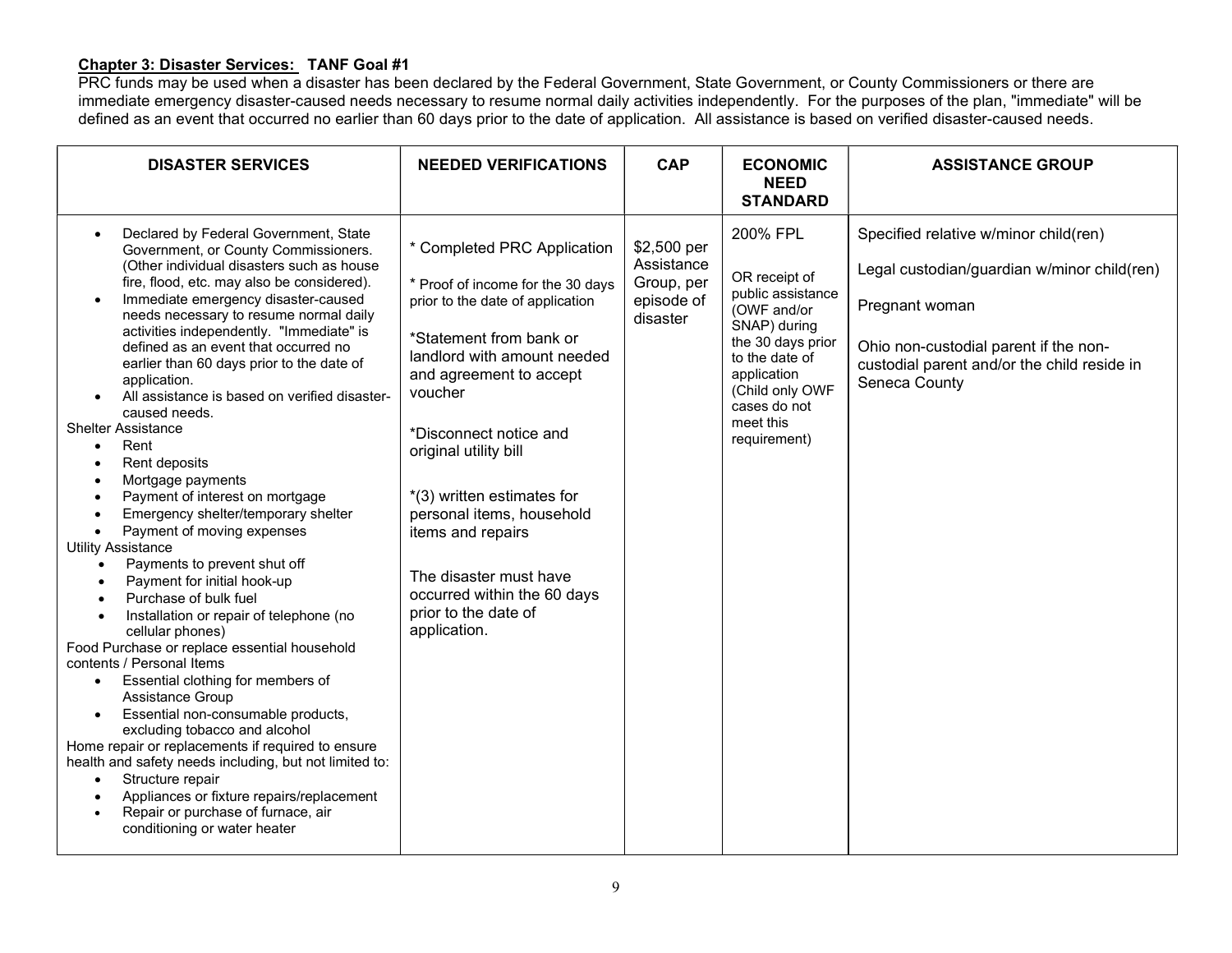#### Chapter 4: Subsidized Employment Program (SEP): TANF Goal #2

The Subsidized Employment Program (SEP) will enable low income TANF-eligible Seneca County residents to gain valuable work experience while earning a paycheck to help meet basic needs. This program offers people the opportunity to develop a work history and have a current reference from an employer. Demonstrating success in a workplace environment can significantly increase the likelihood of getting hired in an unsubsidized job for participants with a criminal record or little or no work history. As paid employees, participants pay into the Social Security system and may qualify for Tax Credits, leading to increased long-term economic security. Employers hiring TANF-eligible persons may be eligible to receive the Federal Work Opportunity Tax Credit.

While eligibility is not restricted to OWF recipients, the Seneca County SEP will target OWF recipients.

| <b>SUBSIDIZED EMPLOYMENT</b><br>PROGRAM (SEP)                                                                                                                                                                                                                                                                                                                                                                                                                                                                                                                                                                                                                                     | <b>NEEDED</b><br><b>VERIFICATIONS</b>                                                                      | <b>CAP</b>                                                                                                                                                                                                   | <b>ECONOMIC</b><br><b>NEED</b><br><b>STANDARD</b>                                                                                                                                                   | <b>ASSISTANCE GROUP</b>                                                                                                                                                                                                                                                                                                                                                                                                                                                                                                            |
|-----------------------------------------------------------------------------------------------------------------------------------------------------------------------------------------------------------------------------------------------------------------------------------------------------------------------------------------------------------------------------------------------------------------------------------------------------------------------------------------------------------------------------------------------------------------------------------------------------------------------------------------------------------------------------------|------------------------------------------------------------------------------------------------------------|--------------------------------------------------------------------------------------------------------------------------------------------------------------------------------------------------------------|-----------------------------------------------------------------------------------------------------------------------------------------------------------------------------------------------------|------------------------------------------------------------------------------------------------------------------------------------------------------------------------------------------------------------------------------------------------------------------------------------------------------------------------------------------------------------------------------------------------------------------------------------------------------------------------------------------------------------------------------------|
| Enable low income TANF-<br>eligible Seneca County<br>residents to gain valuable work<br>experience while earning a<br>paycheck to help meet basic<br>needs<br>The subsidy covers the<br>following:<br>75% reimbursement of wages to the<br>employer not to exceed 4 months of<br>reimbursement AND/OR<br>To offset the cost of uniforms, tools,<br>supplies, and necessary licenses<br>and certifications<br>100% reimbursement of wages, not<br>to exceed 6 months for BRAG<br>Program Students.<br><b>BRAG: Bridging Readiness After</b><br>Graduation is a program which<br>provides work-based learning<br>opportunities for graduating seniors<br>to support the development | * Completed PRC<br>Application<br>* Proof of income for<br>the 30 days prior to the<br>date of application | 75%<br>reimbursement<br>of wages to the<br>employer not to<br>exceed 4<br>months of<br>reimbursement<br>*BRAG<br>Program<br>Student wages<br>will be<br>reimbursed at<br>100%, not to<br>exceed 6<br>months. | 200% FPL<br>OR receipt of<br>public assistance<br>(OWF and/or<br>SNAP) during<br>the 30 days prior<br>to the date of<br>application<br>(Child only OWF<br>cases do not<br>meet this<br>requirement) | Specified relative w/minor child(ren)<br>Legal custodian/guardian w/minor child(ren)<br>Pregnant woman with no other minor children<br>Ohio non-custodial parent if the non-custodial parent<br>and/or the child reside in Seneca County<br>Students enrolled in the BRAG program may also be<br>eligible if they are:<br>Youth ages 16-17.<br>Youth age 18, but must be enrolled full time<br>in secondary education.<br>Youth over age 18 if they have a minor child<br>or reside with a minor child in the assistance<br>group. |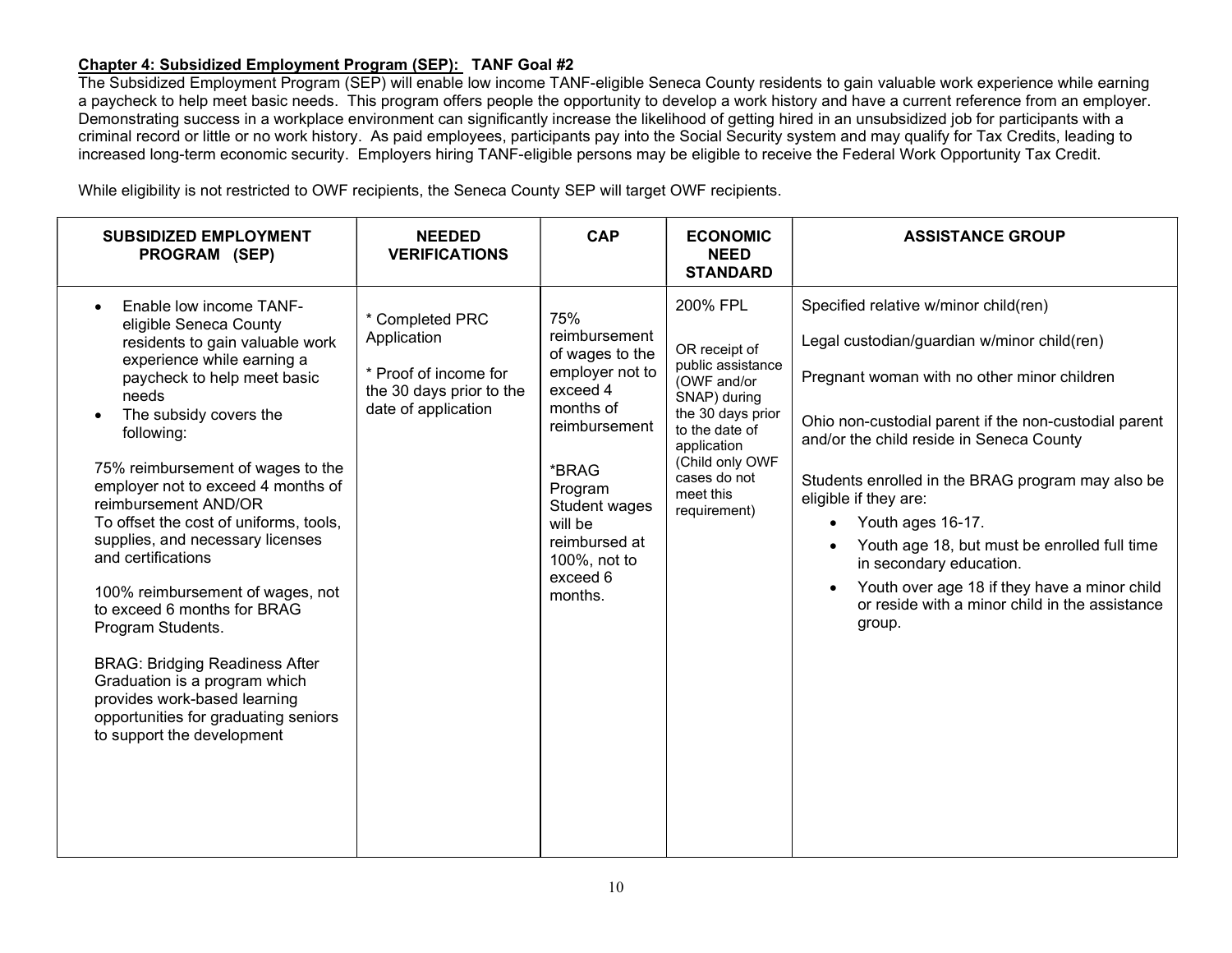#### Chapter 5: Vehicle Repairs: TANF Goal #2

PRC funds will be used to provide for vehicle repairs for the vehicles of Seneca County families so that the vehicle will be safe and operational. Targeted individuals include the following: Under-employed individuals, individuals in training to obtain a credential, individuals at-risk of meeting OWF time limits and SNAP recipients who are required for the SNAP Employment and Training Program.

| *Completed PRC application<br>Specified relative w/minor child(ren)<br>Provide employment-related transportation<br>200% FPL<br>\$2,000 per 12<br>services for Seneca County families.<br>month period.<br>Legal custodian/guardian w/minor child(ren)<br>*Proof of income for the 30<br>OR receipt of<br>days prior to the date of<br>public assistance<br>Pregnant woman with no other minor children<br>application.<br>(OWF and or<br>*Reasonable cost of parts and labor to repair<br>SNAP) during<br>vehicle for travel to/from employment or<br>Ohio non-custodial parent if the non-custodial parent<br>*Proof of current<br>the 30 days prior<br>training. For employment of at least 20<br>and/or the child reside in Seneca County.<br>ownership/registration of the<br>hours per week earning at least minimum<br>to the date of<br>vehicle at the time of<br>application<br>wage or for full-time training toward an in-<br>demand credential. (Full-time training status<br>application.<br>(Child only OWF<br>determined by training provider).<br>cases do not<br>meet this<br>Also available to an individual actively<br>*Proof of current driver's<br>requirement)<br>seeking employment who was employed at<br>license and auto insurance<br>least 20 hours per week within the last 30<br>days and did not quit or lose the job due to<br>being fired for just cause, or an individual<br>actively seeking employment and whom has<br>had a verified interview for employment.<br>Services are to be provided at an agency<br>approved vendor.<br>*It is the intent of the program to assist low-<br>income families with unexpected vehicle<br>repair expenses, not expected regular<br>maintenance. Therefore, services that would<br>be considered "regular maintenance" (such<br>as oil changes, windshield wipers, light<br>bulbs, etc.) will not be covered unless<br>required as the result of another necessary<br>repair. Necessary repairs are those needed<br>to ensure the vehicle becomes safe and<br>operational. | <b>TRANSPORTATION SERVICE OR</b><br><b>BENEFIT</b> | <b>NEEDED</b><br><b>VERIFICATIONS</b> | <b>CAP</b> | <b>ECONOMIC</b><br><b>NEED</b><br><b>STANDARD</b> | <b>ASSISTANCE GROUP</b> |
|------------------------------------------------------------------------------------------------------------------------------------------------------------------------------------------------------------------------------------------------------------------------------------------------------------------------------------------------------------------------------------------------------------------------------------------------------------------------------------------------------------------------------------------------------------------------------------------------------------------------------------------------------------------------------------------------------------------------------------------------------------------------------------------------------------------------------------------------------------------------------------------------------------------------------------------------------------------------------------------------------------------------------------------------------------------------------------------------------------------------------------------------------------------------------------------------------------------------------------------------------------------------------------------------------------------------------------------------------------------------------------------------------------------------------------------------------------------------------------------------------------------------------------------------------------------------------------------------------------------------------------------------------------------------------------------------------------------------------------------------------------------------------------------------------------------------------------------------------------------------------------------------------------------------------------------------------------------------------------------------------------------------------------------------------|----------------------------------------------------|---------------------------------------|------------|---------------------------------------------------|-------------------------|
|                                                                                                                                                                                                                                                                                                                                                                                                                                                                                                                                                                                                                                                                                                                                                                                                                                                                                                                                                                                                                                                                                                                                                                                                                                                                                                                                                                                                                                                                                                                                                                                                                                                                                                                                                                                                                                                                                                                                                                                                                                                      |                                                    |                                       |            |                                                   |                         |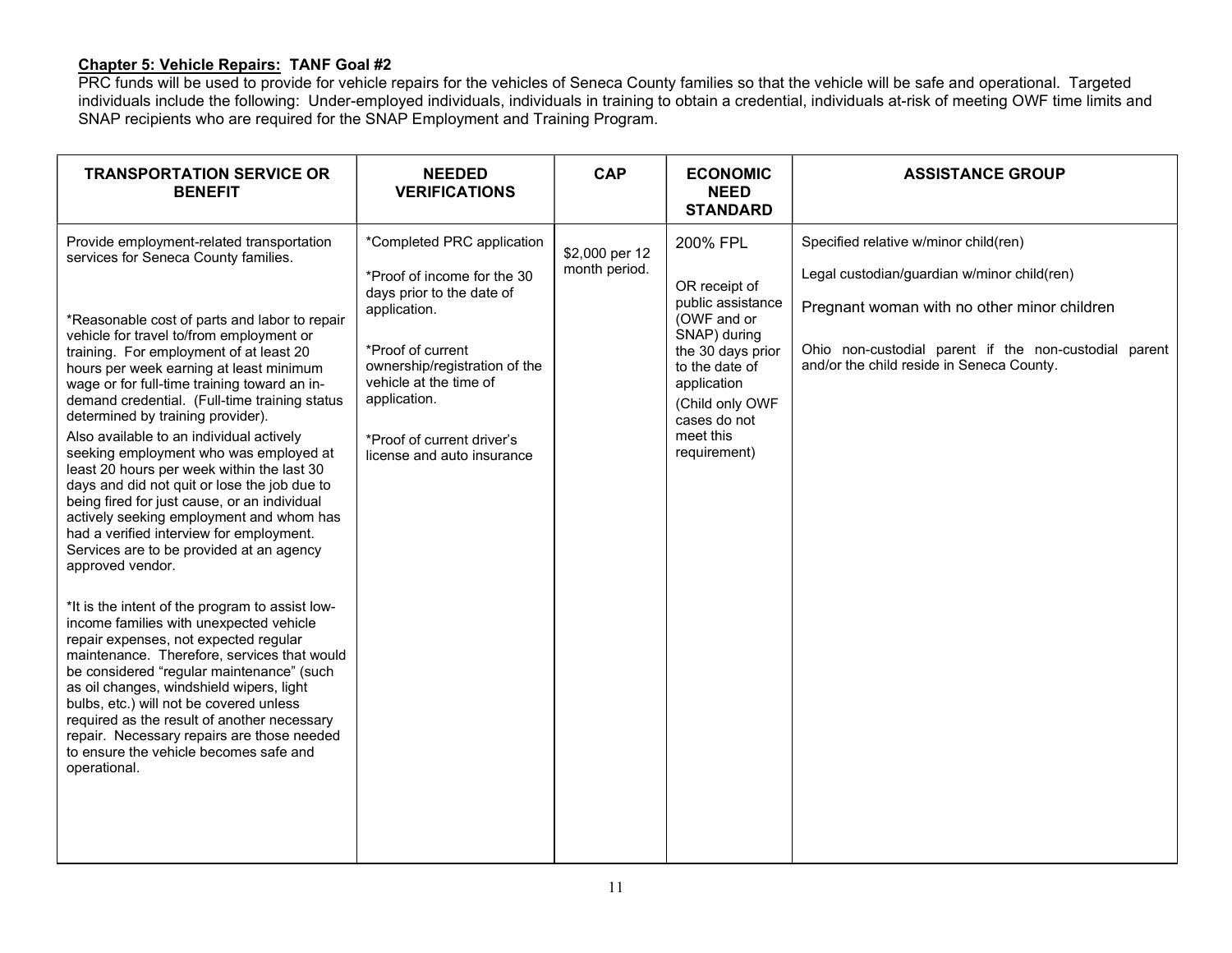#### Chapter 6: Employment and Training (Employment Readiness) Services: TANF Goal #2

PRC may be used for employment and training activities in order to develop the workforce of Seneca County. Targeted individuals include unemployed and underemployed individuals as well as students who are at risk of not receiving a high school diploma.

| <b>Employment and Training (Employment</b><br><b>Readiness) Services</b>                                                                                                                                                                                                                                                                                                                                           | <b>NEEDED VERIFICATIONS</b>                                                                                                                                                                                                                                                                                                                                                                                                                                                   | <b>CAP</b>                                                                   | <b>ECONOMIC NEED</b><br><b>STANDARD</b>                                                                                                                                                    | <b>ASSISTANCE GROUP</b>                                                                                                                                                                                                                                        |
|--------------------------------------------------------------------------------------------------------------------------------------------------------------------------------------------------------------------------------------------------------------------------------------------------------------------------------------------------------------------------------------------------------------------|-------------------------------------------------------------------------------------------------------------------------------------------------------------------------------------------------------------------------------------------------------------------------------------------------------------------------------------------------------------------------------------------------------------------------------------------------------------------------------|------------------------------------------------------------------------------|--------------------------------------------------------------------------------------------------------------------------------------------------------------------------------------------|----------------------------------------------------------------------------------------------------------------------------------------------------------------------------------------------------------------------------------------------------------------|
| PRC may be used for employment and training<br>activities in order to develop the workforce of<br>Seneca County.<br>Employment Services up to \$500/12 month period<br>Clothing or uniforms for work<br>Safety equipment such as shoes or<br>glasses<br>Tools or equipment required for<br>employment<br>Job interview attire<br>Transportation vendor services if<br>customer does not have own<br>transportation | *Completed PRC application<br>*Proof of income for the 30 days prior to the date<br>of application<br><b>Employment Services: 3 estimates</b><br>Mileage: Verification of attendance at<br>training with # miles determined by an<br>agency approved online mapping tool.<br>Training<br>Training to be done in 9 months or<br>$\bullet$<br>less                                                                                                                              | Cap determined<br>by service<br>\$500/12 month<br>period<br>\$5,000/training | 200% FPL<br>OR receipt of public<br>assistance (OWF and<br>or SNAP) during the<br>30 days prior to the<br>date of application<br>(Child only OWF<br>cases do not meet<br>this requirement) | Specified relative<br>w/minor child(ren)<br>Legal<br>custodian/guardian<br>w/minor child(ren)<br>Pregnant woman with<br>no other minor children<br>Ohio non-custodial<br>parent if the non-<br>custodial parent and/or<br>the child reside in<br>Seneca County |
| Mileage Reimbursement at the county rate up to<br>\$500/12 month period<br>Training services up to \$5,000/training<br>Tuition<br>$\bullet$                                                                                                                                                                                                                                                                        | Training for "in demand field" with<br>"in demand" determined by agency<br>3 estimates from 3 training<br>providers                                                                                                                                                                                                                                                                                                                                                           |                                                                              |                                                                                                                                                                                            |                                                                                                                                                                                                                                                                |
| Fees<br>Books/supplies/uniforms<br>Testing fees (1 retake)<br>Pre-training physicals<br>Immunizations required for training<br>$\bullet$<br>School Fees up to \$500/12 month period if<br>payment of fees is a requirement before youth can<br>graduate                                                                                                                                                            | <b>Basic Services Checklist:</b><br>Individuals requesting employment services<br>or mileage reimbursement who are NOT<br>employed at the time of application and ALL<br>applicants applying for training services,<br>regardless of employment status at the time<br>of application, will have the added<br>requirement of submitting a basic services<br>checklist to verify the completion of<br>minimum job search requirements.<br>School fees: Verification from school |                                                                              |                                                                                                                                                                                            |                                                                                                                                                                                                                                                                |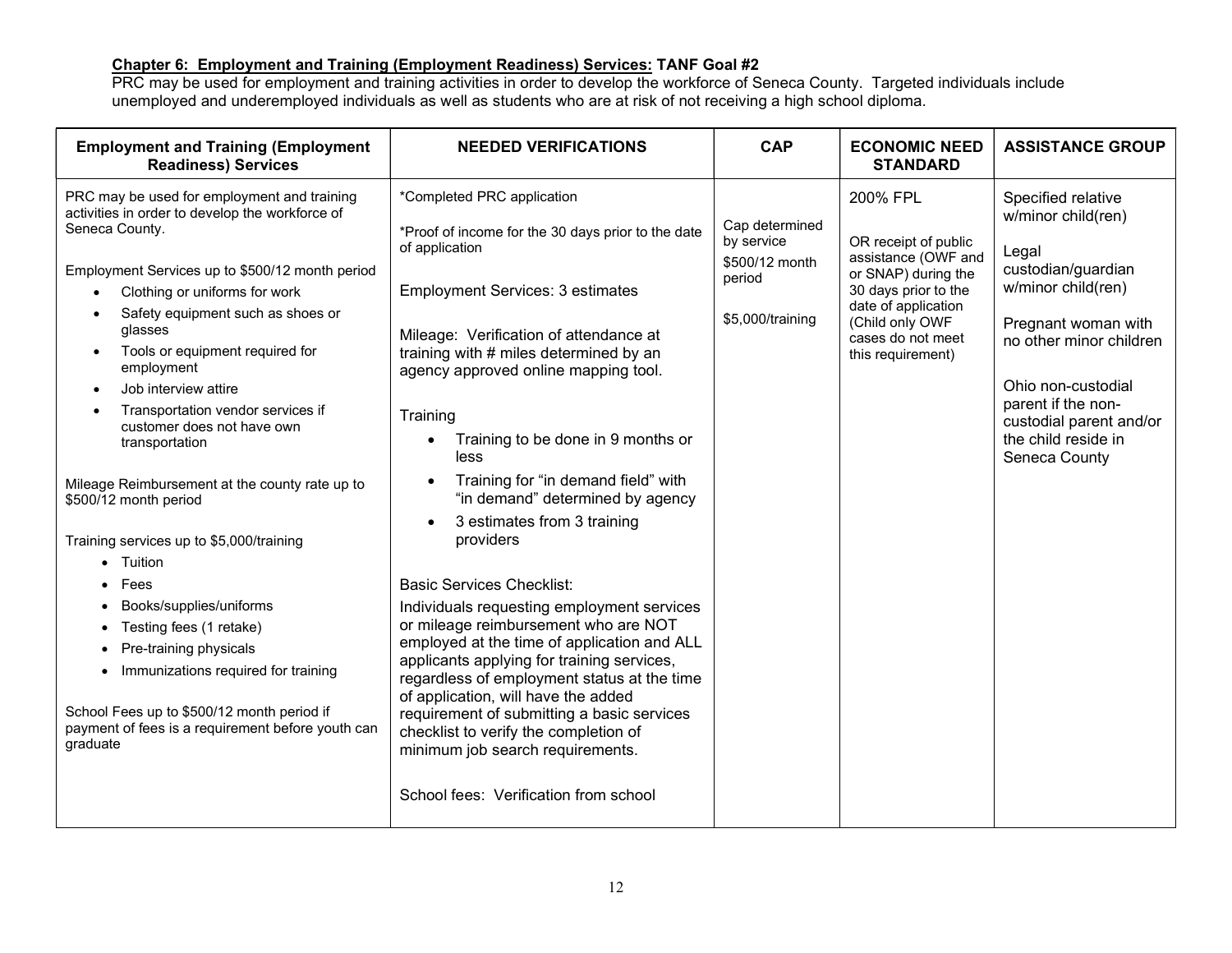#### Chapter 7: Vehicle Fuel Assistance: TANF Goal #2

PRC funds will be used to assist Seneca County families with the purchase of vehicle fuel. Targeted individuals include the following: Employed individuals needing vehicle fuel assistance to commute to/from work.

| <b>VEHICLE FUEL ASSISTANCE</b><br><b>BENEFIT</b>                                                                                                                                                                                                                                                                                                                                                                                                                                                                                                                                                                                                                                                                                                                                                                                                                                                                                                                                                                                                        | <b>NEEDED</b><br><b>VERIFICATIONS</b>                                                                                                                                                                                                                                                                                                                                                                                                                                                                                                         | <b>CAP</b>                                                                                                                                                                                                                                                | <b>ECONOMIC NEED</b><br><b>STANDARD</b>                                                                                                                                                    | <b>ASSISTANCE GROUP</b>                                                                                                                                                                                                                             |
|---------------------------------------------------------------------------------------------------------------------------------------------------------------------------------------------------------------------------------------------------------------------------------------------------------------------------------------------------------------------------------------------------------------------------------------------------------------------------------------------------------------------------------------------------------------------------------------------------------------------------------------------------------------------------------------------------------------------------------------------------------------------------------------------------------------------------------------------------------------------------------------------------------------------------------------------------------------------------------------------------------------------------------------------------------|-----------------------------------------------------------------------------------------------------------------------------------------------------------------------------------------------------------------------------------------------------------------------------------------------------------------------------------------------------------------------------------------------------------------------------------------------------------------------------------------------------------------------------------------------|-----------------------------------------------------------------------------------------------------------------------------------------------------------------------------------------------------------------------------------------------------------|--------------------------------------------------------------------------------------------------------------------------------------------------------------------------------------------|-----------------------------------------------------------------------------------------------------------------------------------------------------------------------------------------------------------------------------------------------------|
| To provide assistance with the purchase of vehicle fuel for<br>employment only (travel to/from worksite and home).<br>*Fuel Vouchers will be issued to eligible families for a<br>maximum of 4 months.<br>Mileage to/from employment worksite will be calculated at<br>the county rate for the monthly benefit amount (not to<br>exceed \$100 per month / per person). Voucher(s) will be<br>issued based upon this calculation.<br>Additional vouchers may be issued for a 2 <sup>nd</sup> , 3 <sup>rd</sup> , and 4 <sup>th</sup><br>month after verification of continued employment is received<br>and after utilization of previously issued vouchers.<br>Fuel voucher amounts will vary based upon the determined<br>need of each individual applicant. Each employed member<br>of household over age 16 is eligible.<br>Applicants are not eligible if already reimbursed for travel by<br>their employer or provided this benefit through another<br>assistance program.<br>*Fuel Vouchers available only for use at agency approved<br>vendor. | Completed PRC<br>application<br>Proof of income for the<br>30 days prior to the date<br>of application.<br>Verification of<br>Employment<br>Verification of<br>continuous employment<br>required for issuance of<br>additional vouchers.<br>Previously issued<br>vouchers must also be<br>utilized prior to issuance<br>of any additional<br>benefits.<br>*Employment must be at<br>least 20 hours per week<br>earning at least<br>minimum wage. Benefit<br>may be received prior to<br>start-date of<br>employment if verified<br>by agency. | Once eligibility is<br>determined,<br>applicants are<br>eligible for only a<br>4 month period of<br>benefits.<br>Benefit cap \$100<br>per month / per<br>person.<br>May be eligible<br>again for another<br>4 month benefit<br>period after 24<br>months. | 200% FPL<br>OR receipt of public<br>assistance (OWF and<br>or SNAP) during the<br>30 days prior to the<br>date of application<br>(Child only OWF<br>cases do not meet<br>this requirement) | Specified relative w/minor child(ren)<br>Legal custodian/guardian w/minor<br>child(ren)<br>Pregnant woman with no other<br>minor children<br>Ohio non-custodial parent if the non-<br>custodial parent and/or the child<br>reside in Seneca County. |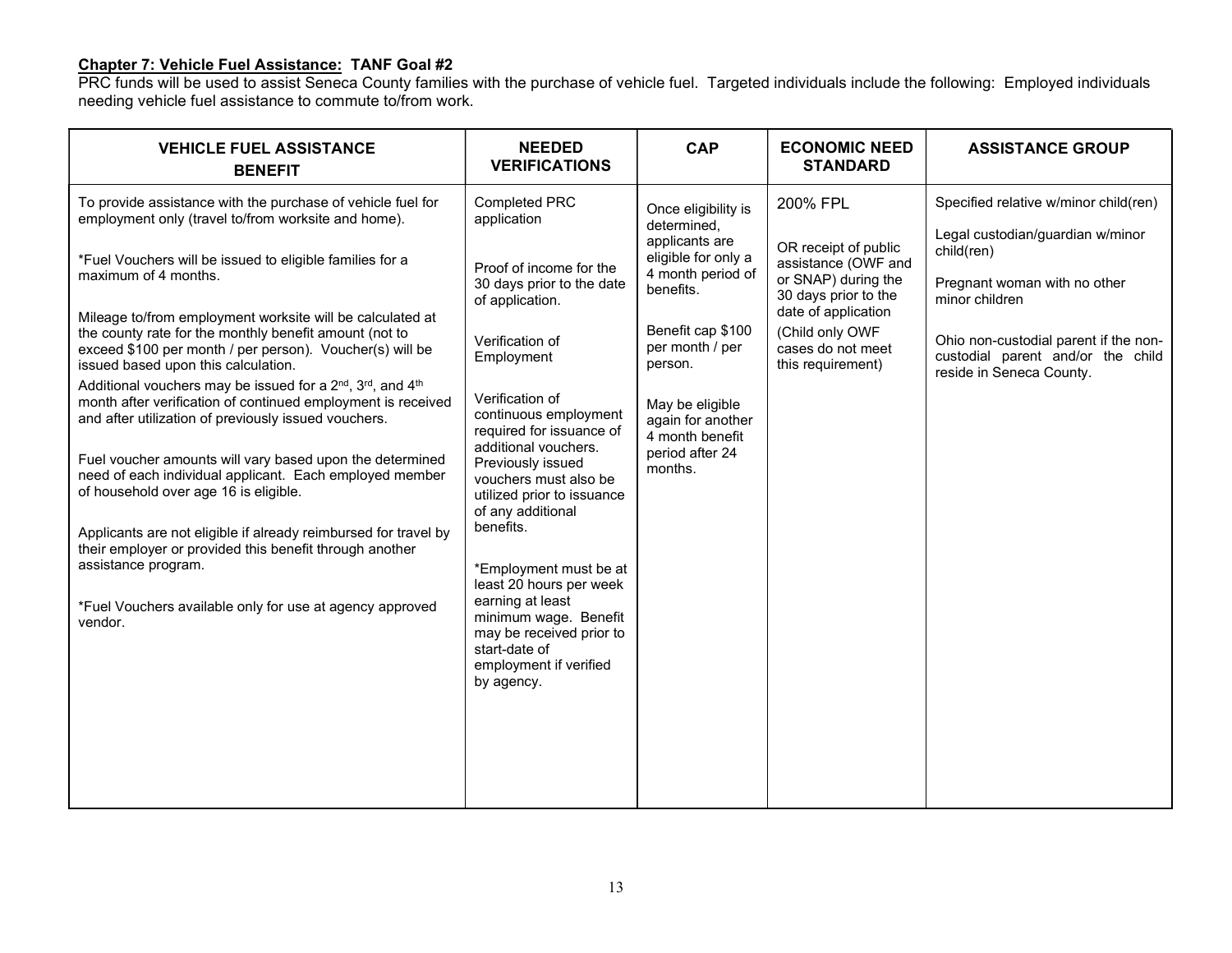#### Chapter 8: Employment Retention: TANF Goal #2

PRC funds will be used to promote employment retention for Seneca County families. Targeted individuals include the following: Employed individuals.

| <b>EMPLOYMENT RETENTION</b><br><b>BENEFIT</b>                                                                                                                                                                                                                                                                                                                                                                                                                                                                                                                                                                                                               | <b>NEEDED VERIFICATIONS</b>                                                                                                                                                                                                                                | <b>CAP</b>                                                                                                                                               | <b>ECONOMIC</b><br><b>NEED</b><br><b>STANDARD</b>                                                                                                                                                   | <b>ASSISTANCE GROUP</b>                                                                                                                                                                                                                             |
|-------------------------------------------------------------------------------------------------------------------------------------------------------------------------------------------------------------------------------------------------------------------------------------------------------------------------------------------------------------------------------------------------------------------------------------------------------------------------------------------------------------------------------------------------------------------------------------------------------------------------------------------------------------|------------------------------------------------------------------------------------------------------------------------------------------------------------------------------------------------------------------------------------------------------------|----------------------------------------------------------------------------------------------------------------------------------------------------------|-----------------------------------------------------------------------------------------------------------------------------------------------------------------------------------------------------|-----------------------------------------------------------------------------------------------------------------------------------------------------------------------------------------------------------------------------------------------------|
| To provide Employment Retention benefits to<br>employed individuals.<br>Retention benefits are an awarded as an incentive<br>for participants to maintain continuous full-time<br>employment. Benefits are issued on the following<br>schedule:<br>1. \$300 employment retention bonus after 30<br>days of verified continuous full-time employment.<br>2. \$500 employment retention bonus after 60<br>days of verified continuous full-time employment.<br>3. \$700 employment retention bonus after 120<br>days of verified continuous full-time employment.<br>Total: \$1,500 employment retention bonus<br>Full-Time employment defined as at least 32 | Completed PRC application<br>Proof of income for the 30 days<br>prior to the date of application.<br>Verification of new full-time<br>employment.<br>Verifications of continuous full-time<br>employment for issuance of 2 <sup>nd</sup><br>and 3rd steps. | \$1,500 per<br>individual cap<br>Multiple<br>individuals per<br>assistance group<br>may receive<br>benefit, but<br>limited to \$1,500<br>per individual. | 200% FPL<br>OR receipt of<br>public assistance<br>(OWF and or<br>SNAP) during the<br>30 days prior to<br>the date of<br>application<br>(Child only OWF<br>cases do not<br>meet this<br>requirement) | Specified relative w/minor child(ren)<br>Legal custodian/guardian w/minor<br>child(ren)<br>Pregnant woman with no other<br>minor children<br>Ohio non-custodial parent if the non-<br>custodial parent and/or the child reside<br>in Seneca County. |
| hours per week earning at least minimum wage at<br>one individual employer.<br>Continuous employment defined as no more than<br>5 days between hours worked.<br>For new, full-time employment (within 60 days<br>prior to date of application). No retroactive<br>benefits are available.<br>Applicants are not eligible if already provided this<br>benefit through another assistance program, such<br>as CCMEP.<br>Other services targeted toward goals of the<br>Seneca County PRC Plan may be<br>defined/approved by the Seneca County PRC<br>Committee.                                                                                               |                                                                                                                                                                                                                                                            |                                                                                                                                                          |                                                                                                                                                                                                     |                                                                                                                                                                                                                                                     |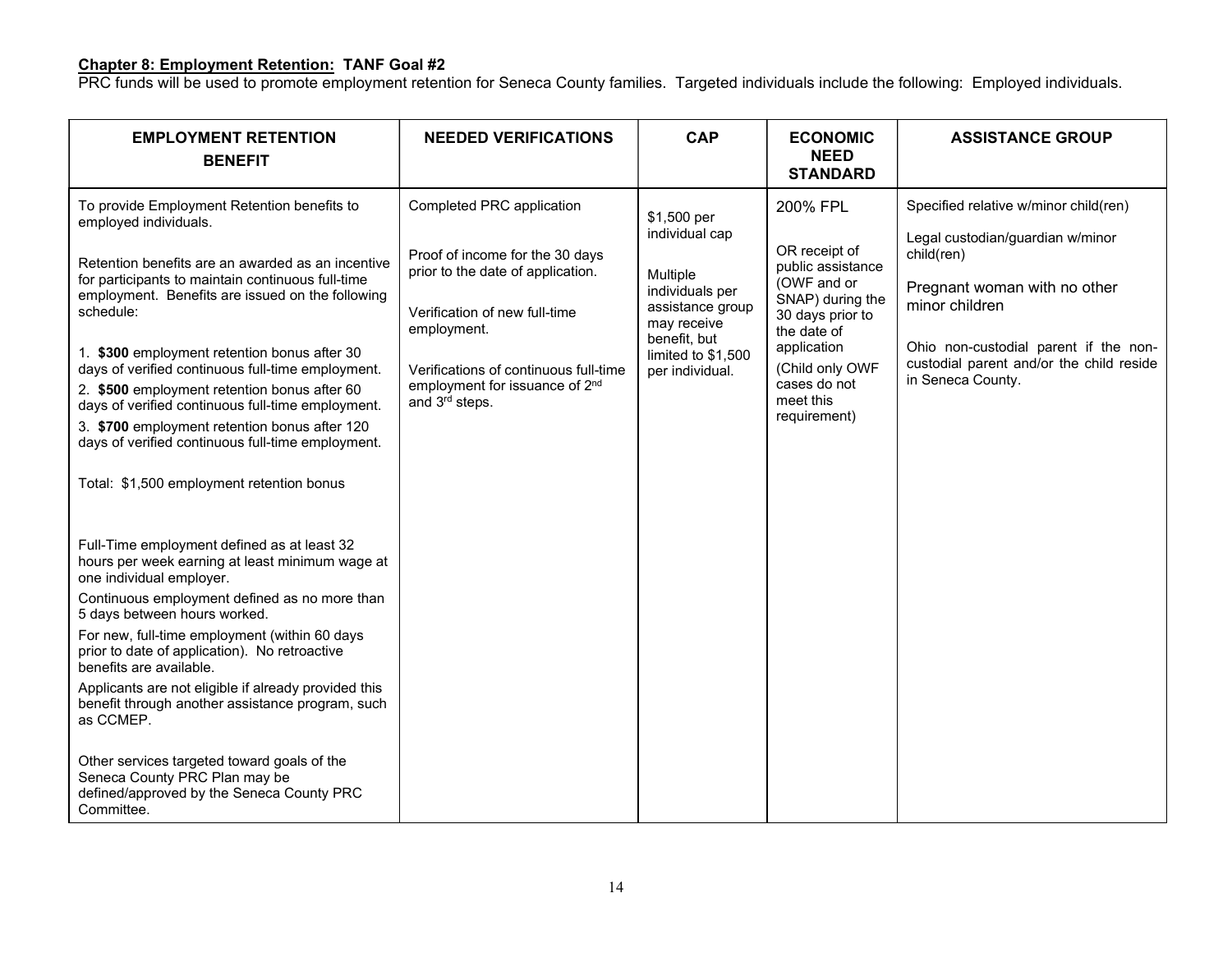#### Chapter 9: Wraparound / Service Coordination / Youth Mentoring & Afterschool Program: TANF Goal #1

PRC payments may be issued for Wraparound, Service Coordination Services and/or Youth Mentoring provided by Seneca County Family & Children First Council (FCFC) to assist at-risk, needy families so that children may be cared for in their own home or in the home of relatives

| <b>WRAPAROUND SERVICES</b>                                                                                                                                                                                                                                                                                                                                                                                                                                                                                                                                                                                                                                                                                                                                                                                                                                                                                                                                                                                                                                                                                                                                                                                                                                                                                                                                                                                                                        | <b>NEEDED VERIFICATIONS</b>                                                                                                                                                                                                                                                                                                                                                                                                                                                                                                                      | <b>CAP</b>                                                                                                                                                                                                                                | <b>ECONOMIC</b><br><b>NEED</b><br><b>STANDARD</b>                                                                                                                                          | <b>ASSISTANCE GROUP</b>                                                                                                                                                                                                                                                  |
|---------------------------------------------------------------------------------------------------------------------------------------------------------------------------------------------------------------------------------------------------------------------------------------------------------------------------------------------------------------------------------------------------------------------------------------------------------------------------------------------------------------------------------------------------------------------------------------------------------------------------------------------------------------------------------------------------------------------------------------------------------------------------------------------------------------------------------------------------------------------------------------------------------------------------------------------------------------------------------------------------------------------------------------------------------------------------------------------------------------------------------------------------------------------------------------------------------------------------------------------------------------------------------------------------------------------------------------------------------------------------------------------------------------------------------------------------|--------------------------------------------------------------------------------------------------------------------------------------------------------------------------------------------------------------------------------------------------------------------------------------------------------------------------------------------------------------------------------------------------------------------------------------------------------------------------------------------------------------------------------------------------|-------------------------------------------------------------------------------------------------------------------------------------------------------------------------------------------------------------------------------------------|--------------------------------------------------------------------------------------------------------------------------------------------------------------------------------------------|--------------------------------------------------------------------------------------------------------------------------------------------------------------------------------------------------------------------------------------------------------------------------|
| Available services provided by Seneca<br>County Family & Children First Council:<br>Level 2 - Basic Service Coordination<br>Broad-based, youth and family-driven, cross-<br>system (team) planning process by which<br>resources and supports are coordinated to<br>determine the least restrictive plan of<br>success for the youth and family. Team<br>meetings are facilitated by FCFC staff during<br>this process.<br>Level 3 - Intensive High-Fidelity Wraparound<br>Evidence-based intensive planning and<br>facilitation process, utilizing a comprehensive<br>team to develop a uniquely designed helping<br>plan based on the youth and family's needs,<br>and is inclusive of uniquely-designed<br>resources linked to youth and family<br>strengths. High fidelity Wraparound is<br>provided for youth and families with complex<br>intensive multiple needs across multiple<br>systems. In addition to facilitating team<br>meetings, FCFC staff also develop and<br>implement individualized strength-based<br>plans for the youth and family.<br><b>Youth Mentoring Services</b><br>SMYL - Seneca Mentoring Youth Links is a<br>youth mentoring program dedicated to<br>pairing local youth with mentors in order to<br>provide a positive, stable influence in the<br>youth's life.<br>Afterschool Program<br>Enrolled youth attend Afterschool activities,<br>monitored by FCFC staff. M-T 3pm-5:30pm,<br>September through May. | Completed PRC application<br>Proof of income for the 30 days prior to the date<br>of application.<br>After approval, an invoice must be received<br>from FCFC verifying the receipt of Basic<br>Service Coordination, Intensive Wraparound<br>services or SMYL. Payment will then be made<br>directly to FCFC.<br>\$1,100 for Level 2 - Basic Service<br>Coordination.<br>\$1,500 for Level 3 - Intensive High-Fidelity<br>Wraparound<br>\$2,500 for SMYL - Seneca Mentoring Youth<br>Links enrollment<br>\$2,500 for Afterschool Program - FCFC | \$1,500 per<br>family, per 12<br>months for<br>WrapAround or<br>Service<br>Coordination.<br>$$2,500$ per<br>enrolled youth,<br>per 12 months<br>for SMYL and/or<br>Afterschool<br>Program.<br>No overall<br>spending cap at<br>this time. | 200% FPL<br>OR receipt of public<br>assistance (OWF<br>and/or SNAP) during<br>the 30 days prior to<br>the date of application<br>(Child only OWF<br>cases do not meet this<br>requirement) | Specified relative w/minor<br>child(ren)<br>Legal custodian/guardian<br>w/minor child(ren)<br>Child only<br>Ohio non-custodial parent if the<br>non-custodial parent and/or the<br>child reside in Seneca County.<br>or if the child is in care of<br>Seneca County DJFS |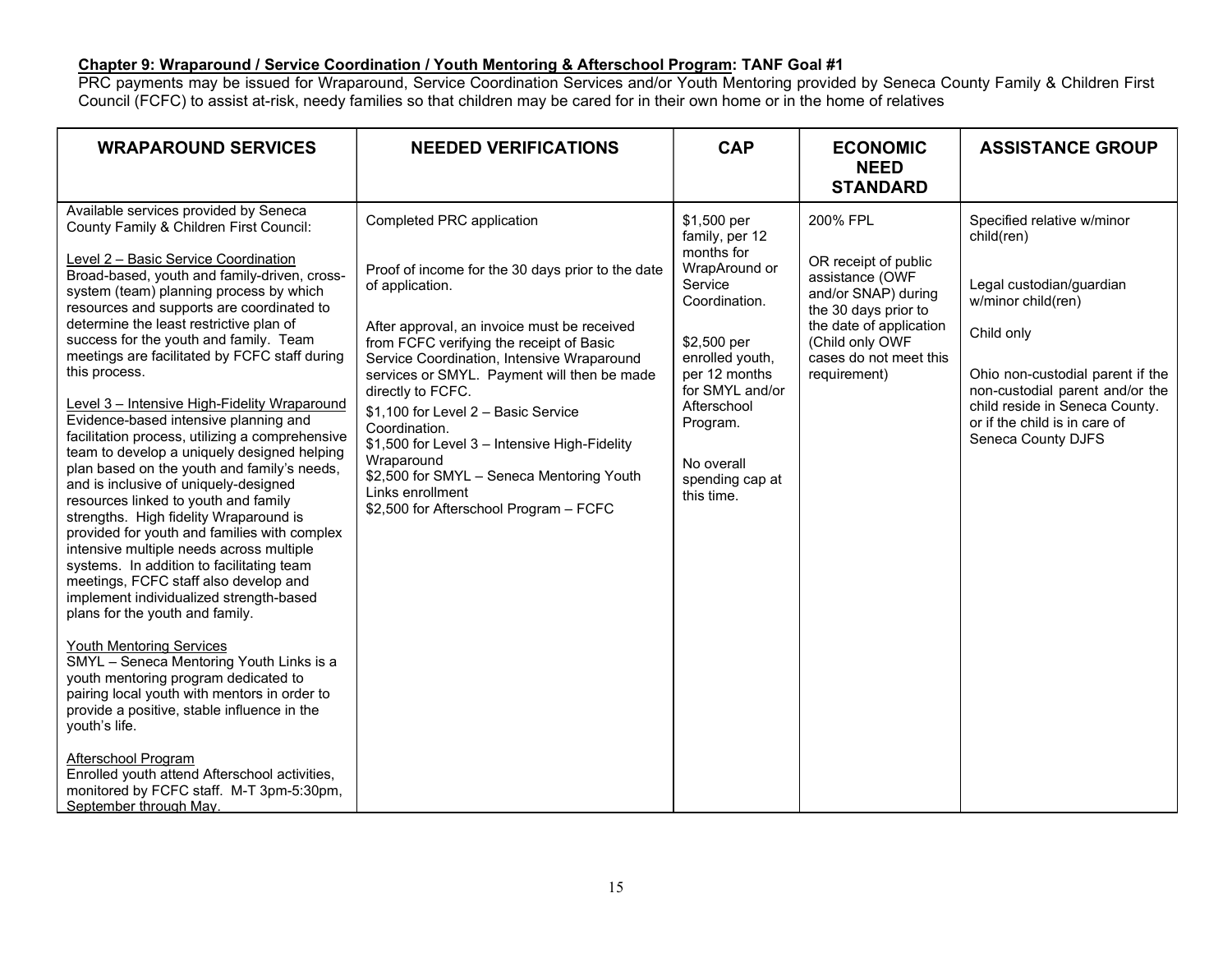#### Chapter 10: Kinship Caregiver Program: TANF Goal #1

PRC funds may be issued to assist at-risk, needy children being cared for in the home of Kinship Caregivers.

| <b>Kinship Caregiver Program Services</b>                                                                                                                                                                                                                                                                                                                                                                                                                                                                                                                                                                                                                                                                                                                                                                                                                                                                                                                                                                                                                                                                                                                                                                                                                                                                                                                                                                                                                                                                                          | <b>NEEDED VERIFICATIONS</b>                                                                                                                                                                                                                                                                                                                                                                                                                                                                                                                                                                                                                                                                                                                                                                                                                             | <b>CAP</b>                                                                                                                                                                                                                                    | <b>ECONOMIC</b><br><b>NEED</b><br><b>STANDARD</b> | <b>ASSISTANCE</b><br><b>GROUP</b>                                                                                                                                                                                               |
|------------------------------------------------------------------------------------------------------------------------------------------------------------------------------------------------------------------------------------------------------------------------------------------------------------------------------------------------------------------------------------------------------------------------------------------------------------------------------------------------------------------------------------------------------------------------------------------------------------------------------------------------------------------------------------------------------------------------------------------------------------------------------------------------------------------------------------------------------------------------------------------------------------------------------------------------------------------------------------------------------------------------------------------------------------------------------------------------------------------------------------------------------------------------------------------------------------------------------------------------------------------------------------------------------------------------------------------------------------------------------------------------------------------------------------------------------------------------------------------------------------------------------------|---------------------------------------------------------------------------------------------------------------------------------------------------------------------------------------------------------------------------------------------------------------------------------------------------------------------------------------------------------------------------------------------------------------------------------------------------------------------------------------------------------------------------------------------------------------------------------------------------------------------------------------------------------------------------------------------------------------------------------------------------------------------------------------------------------------------------------------------------------|-----------------------------------------------------------------------------------------------------------------------------------------------------------------------------------------------------------------------------------------------|---------------------------------------------------|---------------------------------------------------------------------------------------------------------------------------------------------------------------------------------------------------------------------------------|
| These services are intended to provide the following relief<br>of child care functions to kinship providers:<br>Stabilization Services (not to exceed 4 months):<br><b>Child Care Expenses</b><br>$\bullet$<br>Supportive Services to maintain kinship<br>$\bullet$<br>placement.<br>Kinship Incentive Payment<br>$\bullet$<br><b>Caregiving Services:</b><br><b>Ongoing Child Care Expenses</b><br>Supportive Services to maintain kinship<br>$\bullet$<br>placement.<br>Kinship Incentive Payment<br>$\bullet$<br>Child Care Expenses may be paid directly to a DJFS<br>Licensed Child Care Provider or reimbursed to the Kinship<br>Caregiver (Non-Licensed providers cannot be paid directly<br>by agency). Reimbursement rate may not exceed the<br>maximum established for the Publicly Funded Child Care<br>Program. If Kinship Caregiver selects a non-licensed<br>provider, the Kinship Caregiver assumes all responsibility<br>of care and will sign waiver to participate in this program<br>prior to receipt of any reimbursement.<br>Supportive Services and Kinship Incentive Payments (up<br>to \$500) are only eligible to approved Kinship Caregivers<br>when recommended by Protective Services.<br>Three (3) estimates needed for each supportive service<br>item(s) requested. Incentive Payments are not intended to<br>be regularly scheduled, ongoing payments. Any additional<br>incentives must also be requested by Protective Services.<br>To be eligible for any of these services, Kinship Caregivers | PRC application, completed by<br>Kinship Caregiver<br>Proof of income for 30 days prior to<br>the date of application.<br>For Stabilization Services, Additional<br>household income is not needed, only<br>verification of child's income (if<br>applicable).<br>For Caregiving Services, verification of<br>all household income is needed.<br>Kinship Caregiver, or other member of<br>assistance group, must also be<br>participating in employment, training,<br>or other work activities (pursuant to<br>OAC 5101:1-24-30) to receive<br>Caregiving Services. The assistance<br>group shall inform county within 10<br>days if no member is participating in<br>approved activity or if child is no<br>longer residing with the kinship<br>caregiver. A redetermination of TANF<br>eligibility shall be required no less than<br>every 12 months. | No spending cap at this<br>time.<br><b>Stabilization Services not</b><br>to exceed 4 months.<br><b>Caregiving Services</b> are<br>available for more than 4<br>months<br>*as long as eligibility<br>continues & funding<br>remains available. | 200% FPL                                          | Specified relative<br>w/minor child(ren)<br>Legal<br>custodian/guardian<br>w/minor child(ren)<br>Child only<br>To be eligible for<br>any of these<br>services, Kinship<br>Caregivers must<br>meet ORC<br>5101.85<br>guidelines. |
| must meet ORC 5101.85 definition guidelines. For Child<br>Care, the child must also be under age 13, or under age<br>18 with special needs (pursuant to OAC 5101:2-16-01)                                                                                                                                                                                                                                                                                                                                                                                                                                                                                                                                                                                                                                                                                                                                                                                                                                                                                                                                                                                                                                                                                                                                                                                                                                                                                                                                                          |                                                                                                                                                                                                                                                                                                                                                                                                                                                                                                                                                                                                                                                                                                                                                                                                                                                         |                                                                                                                                                                                                                                               |                                                   |                                                                                                                                                                                                                                 |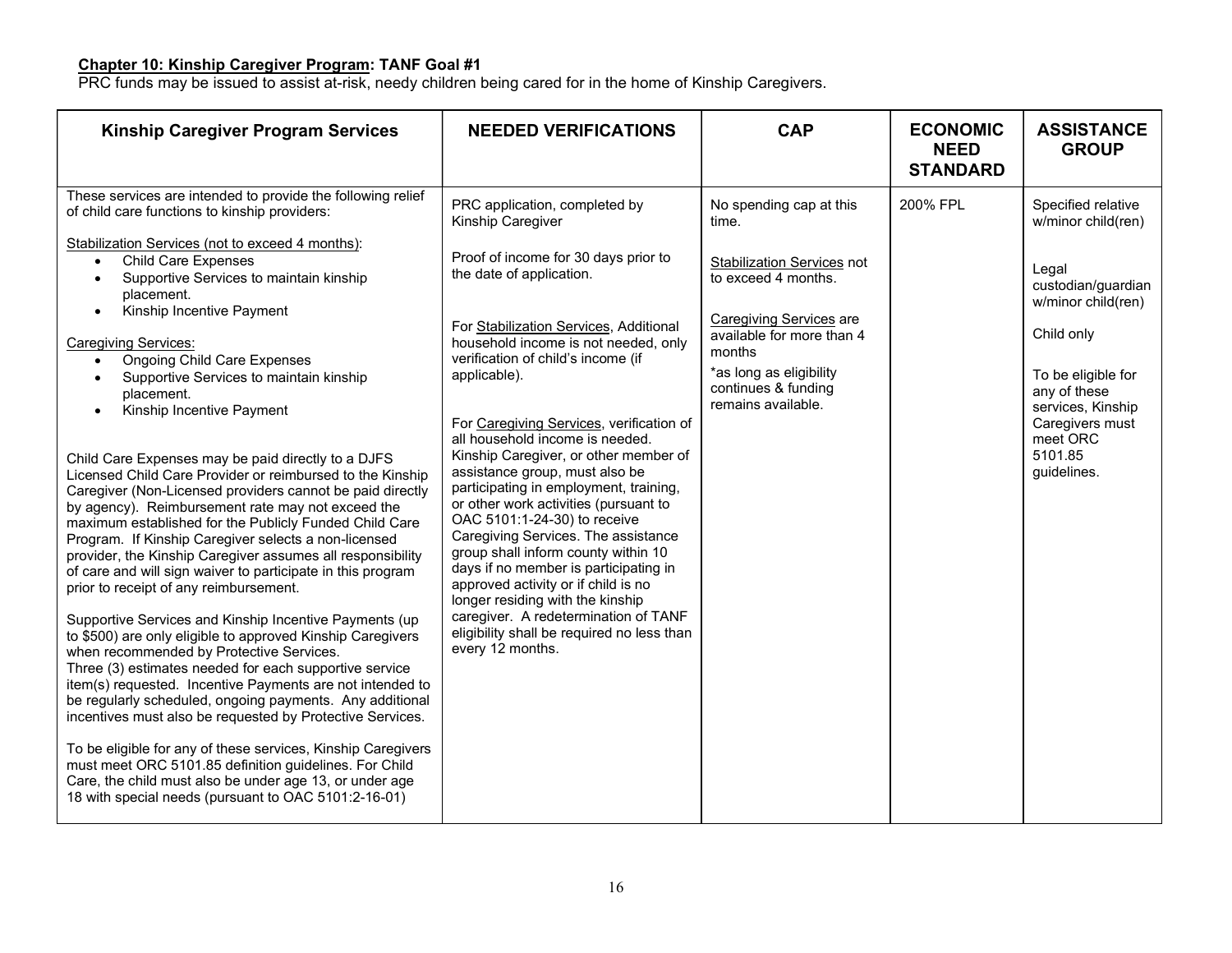#### Chapter 11: Laptop Computer Program: TANF Goal #2

PRC funds will be used to provide families with computers and internet access for work/school.

| <b>LAPTOP COMPUTER</b><br><b>PROGRAM</b>                                                                                                                                                                                                                                                                                                                                                                                                                                                                         | <b>NEEDED</b><br><b>VERIFICATIONS</b>                                                                  | <b>CAP</b>                                         | <b>ECONOMIC</b><br><b>NEED</b><br><b>STANDARD</b>                                                                                                                                                   | <b>ASSISTANCE GROUP</b>                                                                                                                                         |
|------------------------------------------------------------------------------------------------------------------------------------------------------------------------------------------------------------------------------------------------------------------------------------------------------------------------------------------------------------------------------------------------------------------------------------------------------------------------------------------------------------------|--------------------------------------------------------------------------------------------------------|----------------------------------------------------|-----------------------------------------------------------------------------------------------------------------------------------------------------------------------------------------------------|-----------------------------------------------------------------------------------------------------------------------------------------------------------------|
| Assistance is targeted to increase an eligible<br>family's ability to seek employment, retain<br>employment and assist students with school<br>assignments which will help lead to eventual<br>employment.<br>Inventory will be purchased by agency and<br>distributed to those approved.<br>Eligible assistance groups will be provided:<br>One (1) Laptop Computer valued at<br>approximately \$300.<br>*Program intent is to assist low-income<br>families by providing access to technology<br>and internet. | *Completed PRC application<br>*Proof of income for the 30<br>days prior to the date of<br>application. | 1 computer<br>per eligible<br>assistance<br>group. | 200% FPL<br>OR receipt of<br>public assistance<br>(OWF and/or<br>SNAP) during<br>the 30 days prior<br>to the date of<br>application<br>(Child only OWF<br>cases do not<br>meet this<br>requirement) | Specified relative with minor child(ren)<br>Pregnant woman<br>Ohio non-custodial parent if the non-custodial parent<br>and/or the child reside in Seneca County |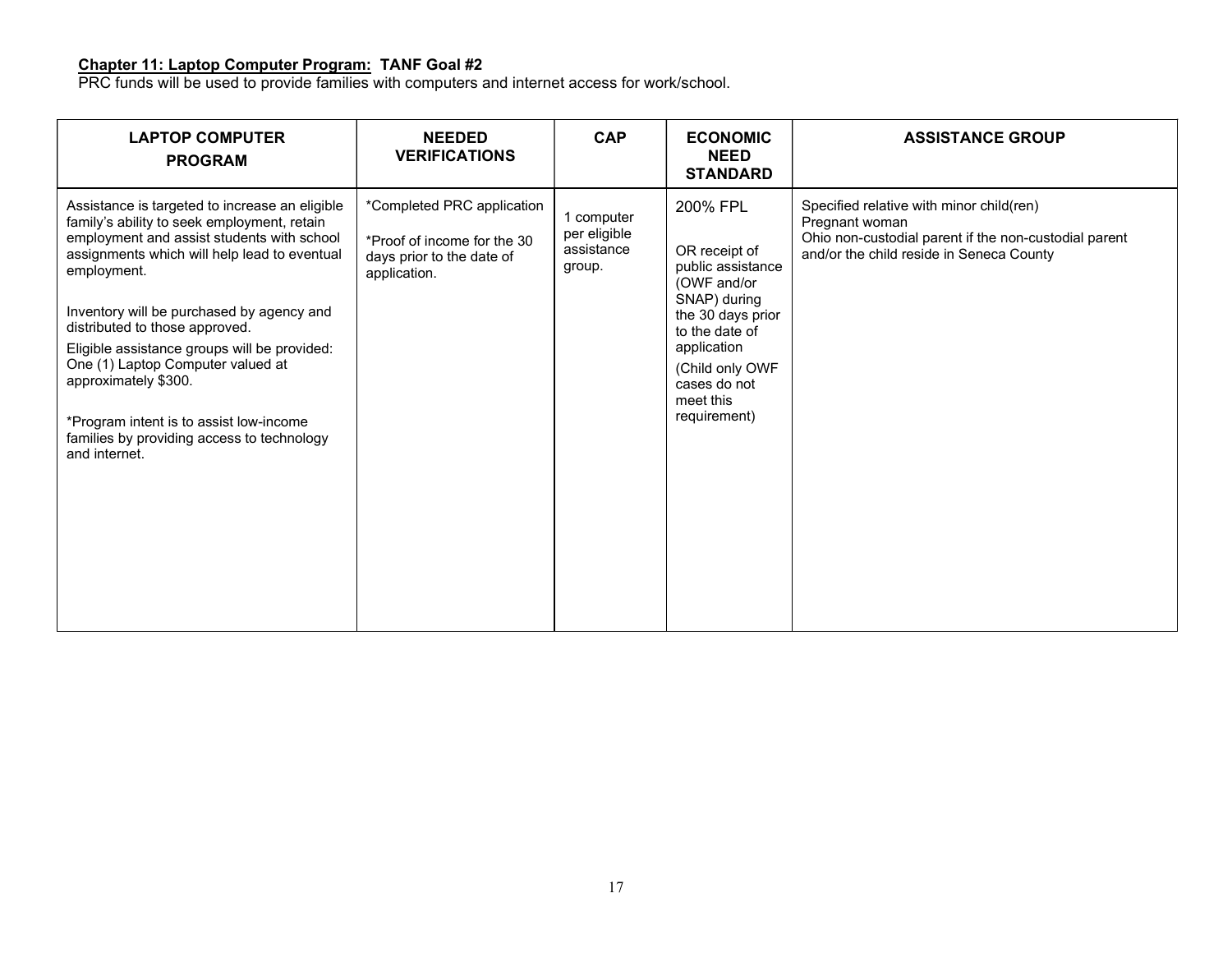### Chapter 12: COVID-19 Pandemic Relief Program: TANF Goal #1 and #2

In response to the Coronavirus (COVID-19) Pandemic, PRC funds will be used to provide relief payments to TANF eligible families affected by the pandemic. Authorized by ODJFS through Family Assistance Letter #192.

| <b>COVID-19 Pandemic Relief</b>                                                                                                                                                                                                                                        | <b>NEEDED VERIFICATIONS</b>                                                                                                              | <b>CAP</b>                                                                                                                    | <b>ECONOMIC</b><br><b>NEED</b><br><b>STANDARD</b>                                                                                                                                                         | <b>ASSISTANCE GROUP</b>                                                                                                                                                                                         |
|------------------------------------------------------------------------------------------------------------------------------------------------------------------------------------------------------------------------------------------------------------------------|------------------------------------------------------------------------------------------------------------------------------------------|-------------------------------------------------------------------------------------------------------------------------------|-----------------------------------------------------------------------------------------------------------------------------------------------------------------------------------------------------------|-----------------------------------------------------------------------------------------------------------------------------------------------------------------------------------------------------------------|
| Eligible families may receive a relief<br>payment of \$1,200 (per assistance<br>group).<br>Relief payments are intended to<br>assist families with the following<br>expenses (outlined in FAL 192):<br>Housing, Utilities, Clothing, and/or<br><b>Burial Expenses.</b> | <b>Completed PRC</b><br>$\bullet$<br>Application<br>Proof of income for the<br>$\bullet$<br>30 days prior to the date<br>of application. | \$1,200 per<br>Assistance<br>Group, per<br>episode of<br>disaster<br>These<br>payments<br>are limited<br>to one time<br>only. | 200% FPL<br>OR receipt of<br>public<br>assistance<br>(OWF and/or<br>SNAP) during<br>the 30 days<br>prior to the<br>date of<br>application<br>(Child only<br>OWF cases do<br>not meet this<br>requirement) | Specified relative w/minor child(ren)<br>Legal custodian/guardian w/minor child(ren)<br>Pregnant woman<br>Ohio non-custodial parent if the non-<br>custodial parent and/or the child reside in<br>Seneca County |